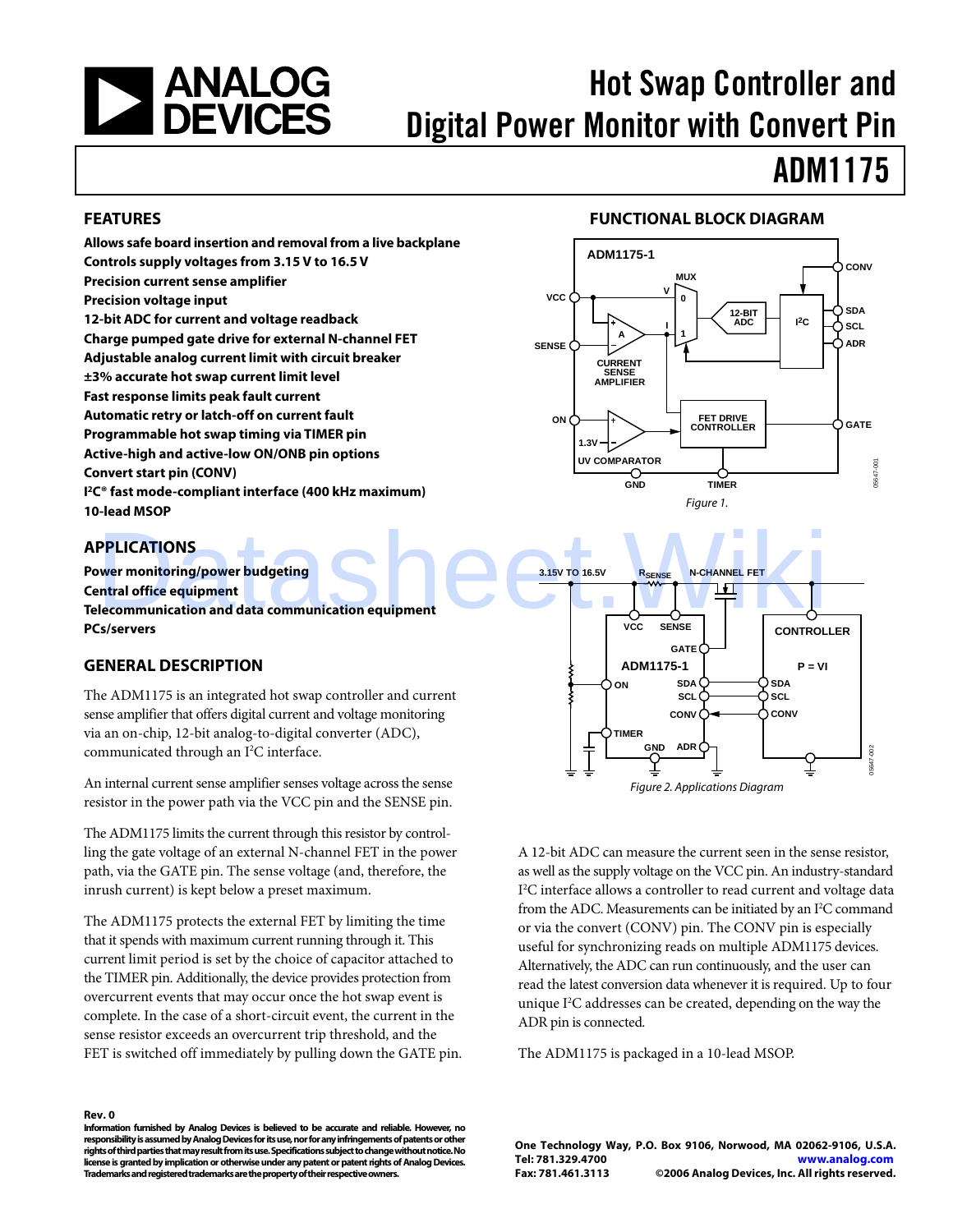# <span id="page-1-0"></span>TABLE OF CONTENTS

| GATE and TIMER Functions During a Hot Swap  14             |
|------------------------------------------------------------|
| Calculating Current Limits and Fault Current Limit Time 14 |
|                                                            |

| Hot Swap Retry Cycle on the ADM1175-1 and the |
|-----------------------------------------------|
|                                               |
|                                               |
|                                               |
|                                               |
|                                               |
|                                               |
|                                               |
|                                               |
|                                               |
| Read Voltage and/or Current Data Bytes 20     |
|                                               |
|                                               |
|                                               |
|                                               |

### **REVISION HISTORY**

**9/06—Revision 0: Initial Version**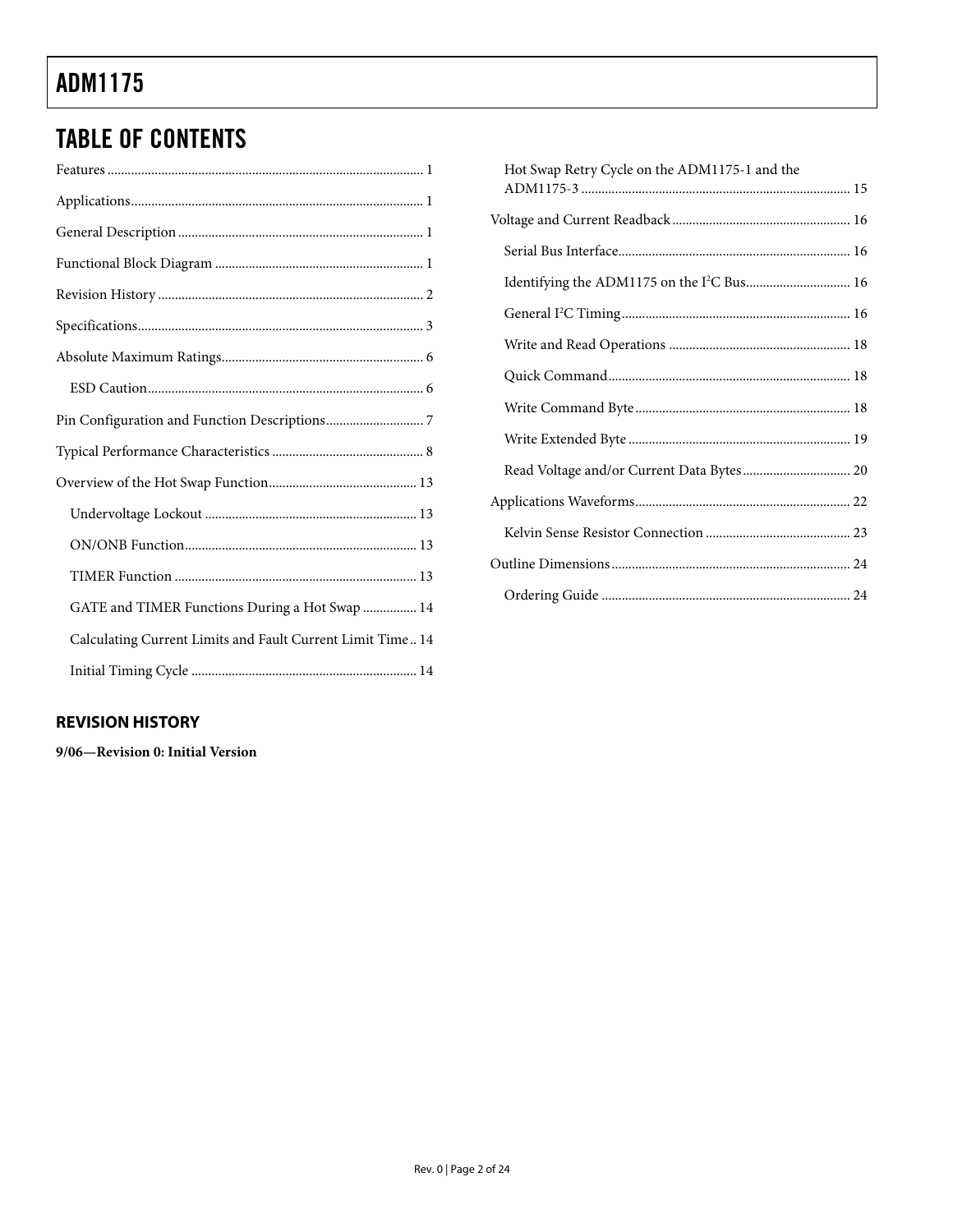# <span id="page-2-0"></span>**SPECIFICATIONS**

 $V_{\text{CC}}$  = 3.15 V to 16.5 V; T<sub>A</sub> = −40°C to +85°C; typical values at T<sub>A</sub> = 25°C, unless otherwise noted. **Table 1.** 

| ravit 1.                                      |        |                |        |              |                                                                                        |
|-----------------------------------------------|--------|----------------|--------|--------------|----------------------------------------------------------------------------------------|
| Parameter                                     | Min    | <b>Typ</b>     | Max    | Unit         | <b>Conditions</b>                                                                      |
| <b>VCC PIN</b>                                |        |                |        |              |                                                                                        |
| Operating Voltage Range, Vvcc                 | 3.15   |                | 16.5   | $\mathsf{V}$ |                                                                                        |
| Supply Current, Icc                           |        | 1.7            | 2.5    | mA           |                                                                                        |
| Undervoltage Lockout, VUVLO                   |        | 2.8            |        | V            | V <sub>cc</sub> rising                                                                 |
| Undervoltage Lockout Hysteresis, VUVLOHYST    |        | 80             |        | mV           |                                                                                        |
| <b>ON/ONB PIN</b>                             |        |                |        |              |                                                                                        |
| Input Current, INON                           | $-100$ |                | $+100$ | nA           | ON/ONB < 1.5 V                                                                         |
|                                               |        |                |        |              |                                                                                        |
|                                               | $-2$   |                | $+2$   | μA           |                                                                                        |
| Rising Threshold, VONTH                       | 1.26   | 1.3            | 1.34   | V            | ON/ONB rising                                                                          |
| Trip Threshold Hysteresis, VONHYST            | 35     | 50             | 65     | mV           |                                                                                        |
| Glitch Filter Time                            |        | 3              |        | μs           |                                                                                        |
| <b>CONV PIN</b>                               |        |                |        |              |                                                                                        |
| Input Current, IINCONV                        | $-1$   |                | $+1$   | μA           | $V_{CONV(MAX)} = 3.6 V$                                                                |
| Trip Threshold Low, VCONVL                    |        |                | 1.2    | v            |                                                                                        |
| Trip Threshold High, VCONVH                   | 1.4    |                |        | v            |                                                                                        |
| <b>SENSE PIN</b>                              |        |                |        |              |                                                                                        |
| Input Leakage, ISENSE                         | $-1$   |                | $+1$   | μA           | $V_{\text{SENSE}} = V_{\text{VCC}}$                                                    |
| Overcurrent Fault Timing Threshold, VocTIM    | 92     |                |        | mV           | $V_{\text{OCTRIM}} = (V_{\text{VCC}} - V_{\text{SENSE}})$ , fault timing starts on the |
|                                               |        |                |        |              | <b>TIMER</b> pin                                                                       |
| Overcurrent Limit Threshold, VLIM             | 97     | 100            | 103    | mV           | $V_{LIM} = (V_{VCC} - V_{SENSE})$ , closed-loop regulation to<br>a current limit       |
| Fast Overcurrent Trip Threshold, VOCFAST      |        |                | 115    | mV           | $V_{OCFAST} = (V_{VCC} - V_{SENSE})$ , gate pull-down current<br>turned on             |
|                                               |        |                |        |              |                                                                                        |
| <b>GATE PIN</b>                               |        |                |        |              |                                                                                        |
| Drive Voltage, V <sub>GATE</sub>              | 3      | 6              | 9      | v            | $V_{GATE} - V_{VCC}$ , $V_{VCC} = 3.15$ V                                              |
|                                               | 9      | 11             | 13     | ۷            | $V_{GATE} - V_{VCC}$ , $V_{VCC} = 5 V$                                                 |
|                                               | 7      | 10             | 13     | $\vee$       | $V_{GATE} - V_{VCC}$ , $V_{VCC} = 16.5$ V                                              |
| Pull-Up Current                               |        | 12.5           | 17     | μA           | $V_{GATE} = 0 V$                                                                       |
| <b>Pull-Down Current</b>                      |        | 1.5            |        | mA           | $V_{GATE} = 3 V, V_{VCC} = 3.15 V$                                                     |
|                                               |        | 5              |        | mA           | $V_{GATE} = 3 V, V_{VCC} = 5 V$                                                        |
|                                               |        | $\overline{7}$ |        | mA           | $V_{GATE} = 3 V, V_{VCC} = 16.5 V$                                                     |
| <b>TIMER PIN</b>                              |        |                |        |              |                                                                                        |
| Pull-Up Current (Power On Reset), ITIMERUPPOR | $-3.5$ | $-5$           | $-6.5$ | μA           | Initial cycle, $V_{TIMER} = 1 V$                                                       |
| Pull-Up Current (Fault Mode), ITIMERUPFAULT   | $-40$  | $-60$          | $-80$  | μA           | During current fault, VTIMER = 1 V                                                     |
| Pull-Down Current (Retry Mode), ITIMERDNRETRY |        | $\overline{2}$ | 3      | μA           | After current fault and during a cool-down                                             |
|                                               |        |                |        |              | period on a retry device, VTIMER = 1 V                                                 |
| Pull-Down Current, ITIMERDN                   |        | 100            |        | μA           | Normal operation, $V_{TIMER} = 1 V$                                                    |
| Trip Threshold High, VTIMERH                  | 1.26   | 1.3            | 1.34   | $\mathsf{V}$ | <b>TIMER</b> rising                                                                    |
| Trip Threshold Low, VTIMERL                   | 0.175  | 0.2            | 0.225  | V            | <b>TIMER falling</b>                                                                   |
| <b>ADR PIN</b>                                |        |                |        |              |                                                                                        |
| Set Address to 00, VADRLOWV                   | 0      |                | 0.8    | $\sf V$      | Low state                                                                              |
| Set Address to 01, RADRLOWZ                   | 135    | 150            | 165    | $k\Omega$    | Resistor to ground state, load pin with specified                                      |
|                                               |        |                |        |              | resistance for 01 decode                                                               |
| Set Address to 10, IADRHIGHZ                  | $-1$   |                | $+1$   | μA           | Open state, maximum load allowed on ADR pin<br>for 10 decode                           |
| Set Address to 11, VADRHIGHV                  | 2      |                | 5.5    | V            | High state                                                                             |
| Input Current for 11 Decode, IADRLOW          |        | 3              | 10     | μA           | $V_{ADR} = 2.0 V$ to 5.5 V                                                             |
| Input Current for 00 Decode, IADRHIGH         | -40    | $-22$          |        | μA           | $V_{ADR} = 0 V$ to 0.8 V                                                               |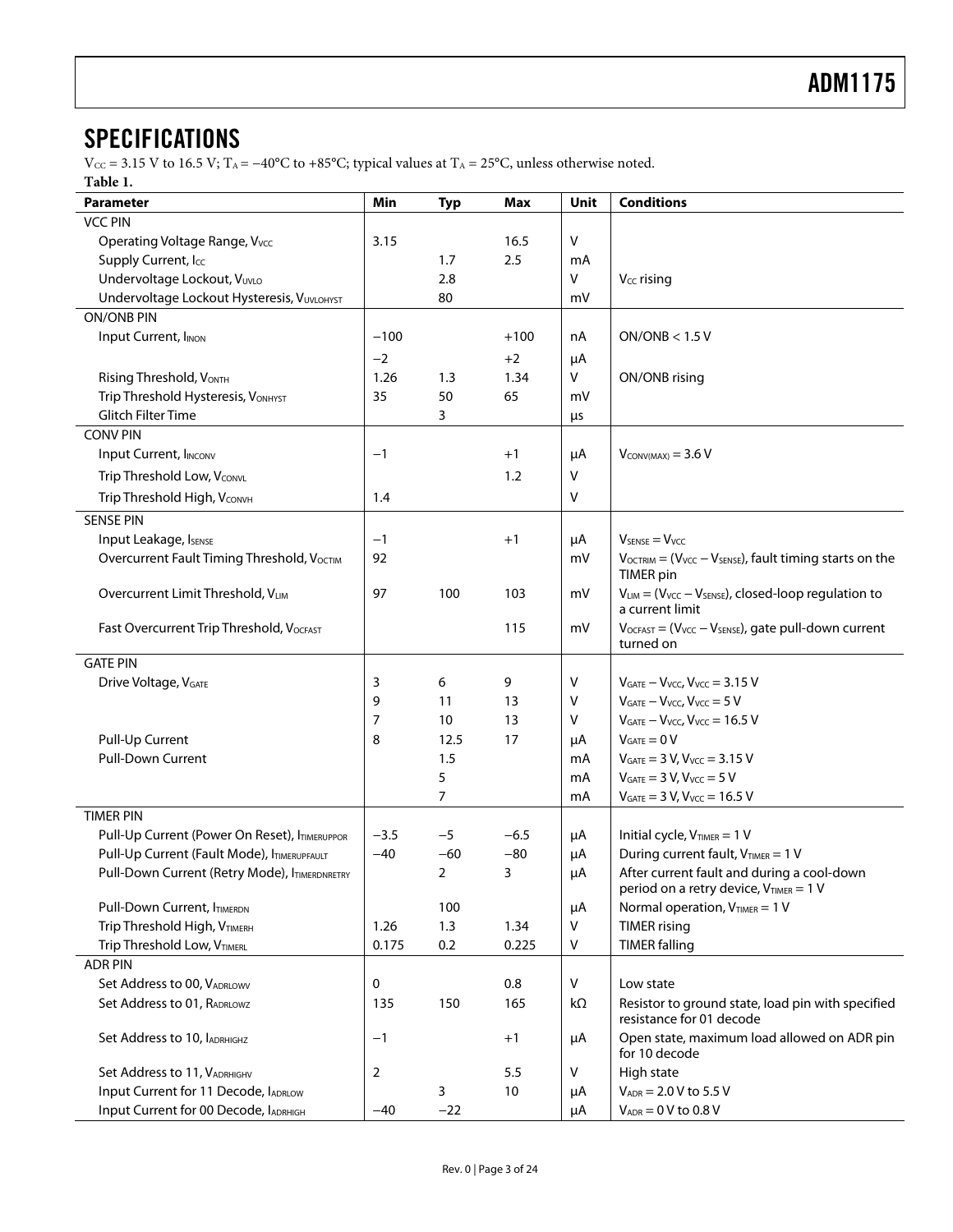| <b>Parameter</b>                                                                               | Min                 | <b>Typ</b> | <b>Max</b>    | <b>Unit</b>   | <b>Conditions</b>                                                                                                                                                                                                              |                                    |
|------------------------------------------------------------------------------------------------|---------------------|------------|---------------|---------------|--------------------------------------------------------------------------------------------------------------------------------------------------------------------------------------------------------------------------------|------------------------------------|
| MONITORING ACCURACY <sup>1</sup>                                                               |                     |            |               |               |                                                                                                                                                                                                                                |                                    |
| <b>Current Sense Absolute Accuracy</b>                                                         | $-1.45$             |            | $+1.45$       | %             | $V_{SENSE} = 75$ mV                                                                                                                                                                                                            | $0^{\circ}$ C to +70 $^{\circ}$ C  |
|                                                                                                | $-1.8$              |            | $+1.8$        | $\%$          | $V_{SPNSF} = 50$ mV                                                                                                                                                                                                            | $0^{\circ}$ C to +70 $^{\circ}$ C  |
|                                                                                                | $-2.8$              |            | $+2.8$        | $\frac{0}{0}$ | $V_{SENSE} = 25$ mV                                                                                                                                                                                                            | $0^{\circ}$ C to +70 $^{\circ}$ C  |
|                                                                                                | $-5.7$              |            | $+5.7$        | $\%$          | $V_{SENSE} = 12.5$ mV                                                                                                                                                                                                          | $0^{\circ}$ C to +70 $^{\circ}$ C  |
|                                                                                                | $-1.5$              |            | $+1.5$        | $\%$          | $V_{SENSE} = 75$ mV                                                                                                                                                                                                            | $0^{\circ}$ C to +85 $^{\circ}$ C  |
|                                                                                                | $-1.8$              |            | $+1.8$        | %             | $V_{SENSE} = 50$ mV                                                                                                                                                                                                            | $0^{\circ}$ C to +85 $^{\circ}$ C  |
|                                                                                                | $-2.95$             |            | $+2.95$       | $\%$          | $V_{SENSE} = 25$ mV                                                                                                                                                                                                            | $0^{\circ}$ C to +85 $^{\circ}$ C  |
|                                                                                                | $-6.1$              |            | $+6.1$        | $\%$          | $V_{SENSE} = 12.5$ mV                                                                                                                                                                                                          | $0^{\circ}$ C to +85 $^{\circ}$ C  |
|                                                                                                | $-1.95$             |            | $+1.95$       | %             | $V_{SENSE} = 75$ mV                                                                                                                                                                                                            | $-40^{\circ}$ C to $+85^{\circ}$ C |
|                                                                                                | $-2.45$             |            | $+2.45$       | $\%$          | $V_{SENSE} = 50$ mV                                                                                                                                                                                                            | $-40^{\circ}$ C to $+85^{\circ}$ C |
|                                                                                                | $-3.85$             |            | $+3.85$       | %             | $V_{SENSE} = 25$ mV                                                                                                                                                                                                            | $-40^{\circ}$ C to $+85^{\circ}$ C |
|                                                                                                | $-6.7$              |            | $+6.7$        | $\%$          | $V_{SENSE} = 12.5$ mV                                                                                                                                                                                                          | $-40^{\circ}$ C to $+85^{\circ}$ C |
| <b>V<sub>SENSE</sub></b> for ADC Full Scale                                                    |                     | 105.84     |               | mV            | This is an absolute value to be used when<br>converting ADC codes to current readings;<br>any inaccuracy in this value is factored into<br>absolute current accuracy values (see specs<br>for Current Sense Absolute Accuracy) |                                    |
| Voltage Accuracy                                                                               | $-0.85$             |            | $+0.85$       | $\%$          | $V_{cc}$ = 3 V minimum<br>(low range)                                                                                                                                                                                          | $0^{\circ}$ C to +70 $^{\circ}$ C  |
|                                                                                                | $-0.9$              |            | $+0.9$        | %             | $V_{CC} = 6 V$ minimum<br>(high range)                                                                                                                                                                                         | $0^{\circ}$ C to +70 $^{\circ}$ C  |
|                                                                                                | $-0.85$             |            | $+0.85$       | $\%$          | $V_{CC} = 3 V$ minimum<br>(low range)                                                                                                                                                                                          | $0^{\circ}$ C to +85 $^{\circ}$ C  |
|                                                                                                | $-0.9$              |            | $+0.9$        | %             | $V_{CC} = 6 V$ minimum<br>(high range)                                                                                                                                                                                         | $0^{\circ}$ C to +85 $^{\circ}$ C  |
|                                                                                                | $-0.9$              |            | $+0.9$        | $\%$          | $V_{CC} = 3 V$ minimum<br>(low range)                                                                                                                                                                                          | $-40^{\circ}$ C to $+85^{\circ}$ C |
|                                                                                                | $-1.15$             |            | $+1.15$       | %             | $V_{CC} = 6 V$ minimum<br>(high range)                                                                                                                                                                                         | $-40^{\circ}$ C to $+85^{\circ}$ C |
| V <sub>CC</sub> for ADC Full Scale,                                                            |                     | 6.65       |               | V             | These are absolute values to be used when                                                                                                                                                                                      |                                    |
| Low Range (VRANGE = $1$ )<br>V <sub>CC</sub> for ADC Full Scale,<br>High Range (VRANGE $= 0$ ) |                     | 26.35      |               | V             | converting ADC codes to voltage readings;<br>any inaccuracy in these values is factored into<br>voltage accuracy values (see specs for Voltage<br>Accuracy)                                                                    |                                    |
| <b>I<sup>2</sup>C TIMING</b>                                                                   |                     |            |               |               |                                                                                                                                                                                                                                |                                    |
| Low Level Input Voltage, VIL                                                                   |                     |            | $0.3 V_{BUS}$ | v             |                                                                                                                                                                                                                                |                                    |
| High Level Input Voltage, VIH                                                                  | $0.7 V_{BUS}$       |            |               | $\vee$        |                                                                                                                                                                                                                                |                                    |
| Low Level Output Voltage on SDA, V <sub>OL</sub>                                               |                     |            | 0.4           | $\vee$        | $I_{OL} = 3 \text{ mA}$                                                                                                                                                                                                        |                                    |
| Output Fall Time on SDA from VIHMIN to VILMAX                                                  | $20 +$<br>$0.1 C_B$ |            | 250           | ns            | $C_B$ = bus capacitance from SDA to GND                                                                                                                                                                                        |                                    |
| Maximum Width of Spikes Suppressed by<br>Input Filtering on SDA and SCL Pins                   | 50                  |            | 250           | ns            |                                                                                                                                                                                                                                |                                    |
| Input Current, I <sub>I</sub> , on SDA/SCL When Not<br>Driving Out a Logic Low                 | $-10$               |            | $+10$         | μA            |                                                                                                                                                                                                                                |                                    |
| Input Capacitance on SDA/SCL                                                                   |                     | 5          |               | pF            |                                                                                                                                                                                                                                |                                    |
| SCL Clock Frequency, fscL                                                                      |                     |            | 400           | kHz           |                                                                                                                                                                                                                                |                                    |
| Low Period of the SCL Clock                                                                    | 600                 |            |               | ns            |                                                                                                                                                                                                                                |                                    |
| High Period of the SCL Clock                                                                   | 1300                |            |               | ns            |                                                                                                                                                                                                                                |                                    |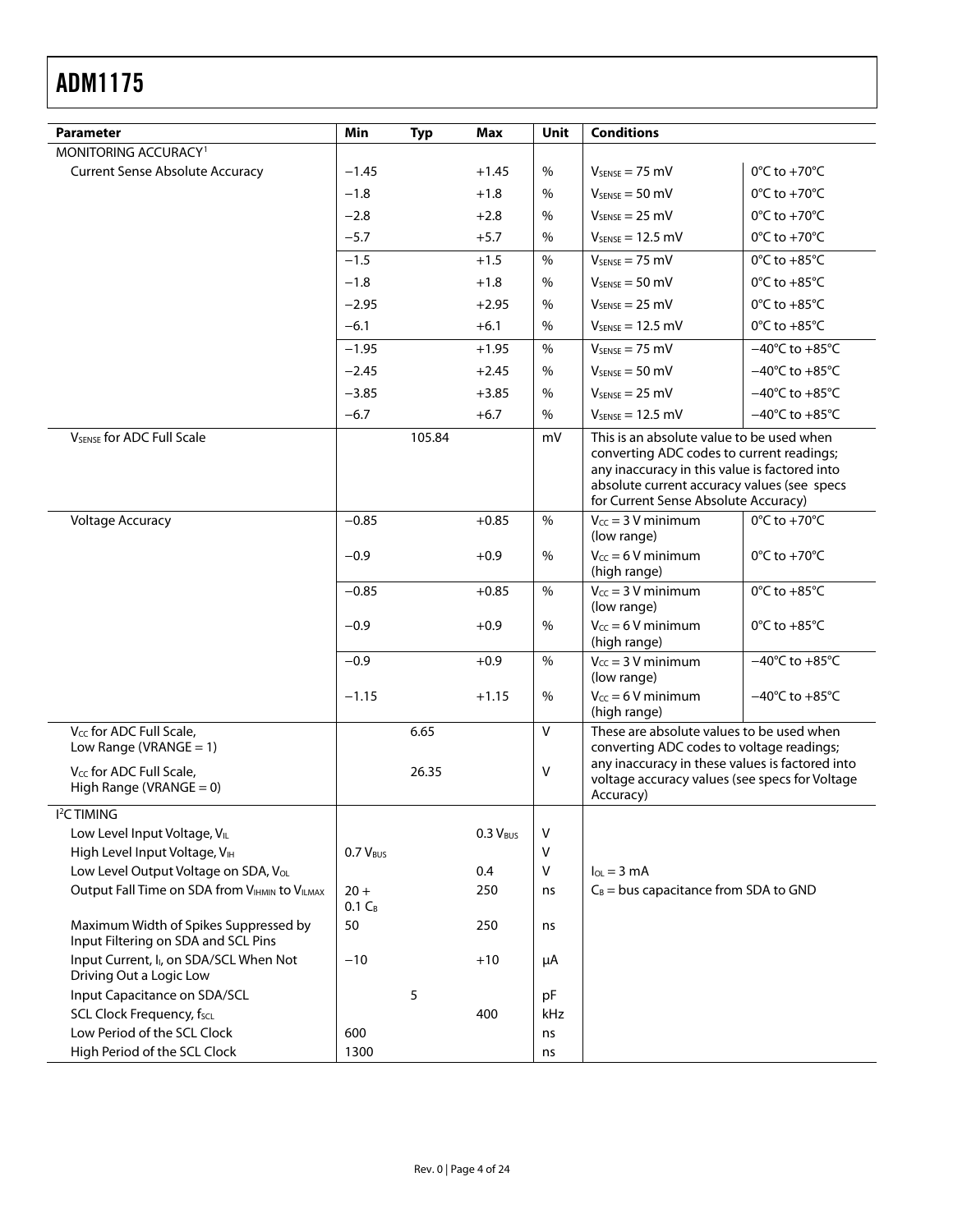<span id="page-4-0"></span>

| <b>Parameter</b>                                                        | Min  | Typ | Max | Unit | <b>Conditions</b> |
|-------------------------------------------------------------------------|------|-----|-----|------|-------------------|
| Setup Time for a Repeated Start Condition,                              | 600  |     |     | ns   |                   |
| t <sub>su:Sta</sub>                                                     |      |     |     |      |                   |
| SDA Output Data Hold Time, t <sub>HD:DAT</sub>                          | 100  |     | 900 | ns   |                   |
| Setup Time for a Stop Condition, tsu;sto                                | 600  |     |     | ns   |                   |
| Bus Free Time Between a Stop and a Start<br>Condition, t <sub>BUF</sub> | 1300 |     |     | ns   |                   |
| Capacitive Load for Each Bus Line                                       |      |     | 400 | рF   |                   |

1 Monitoring accuracy is a measure of the error in a code that is read back for a particular voltage/current. This is a combination of amplifier error, reference error, ADC error, and error in ADC full-scale code conversion factor.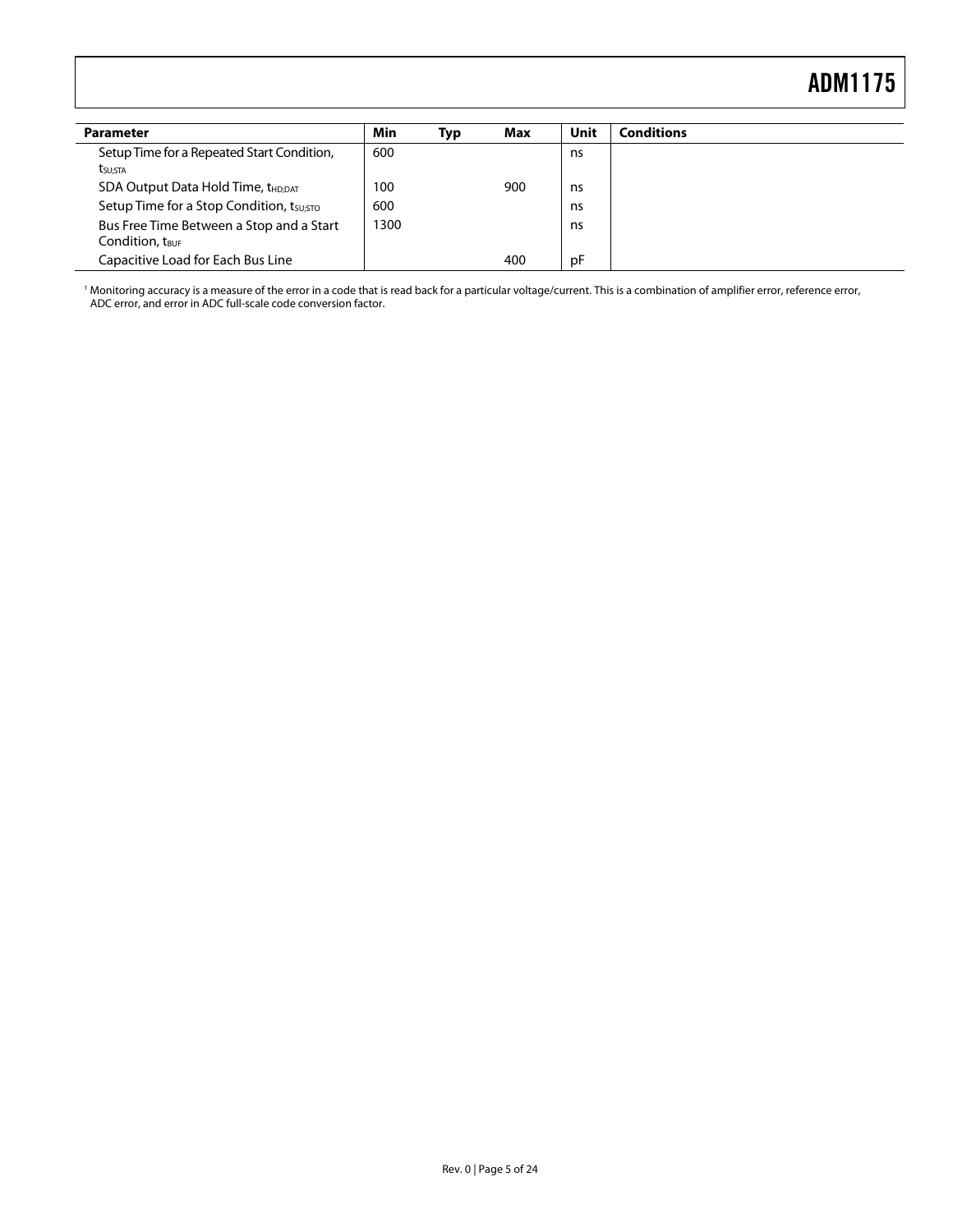## <span id="page-5-0"></span>ABSOLUTE MAXIMUM RATINGS

**Table 2.** 

| <b>Parameter</b>                     | Rating                              |
|--------------------------------------|-------------------------------------|
| VCC Pin                              | 20V                                 |
| <b>SENSE Pin</b>                     | 20V                                 |
| <b>TIMFR Pin</b>                     | $-0.3$ V to $+6$ V                  |
| ON/ONB Pin                           | $-0.3$ V to $+20$ V                 |
| <b>CONV</b> Pin                      | $-0.3 V$ to $+6 V$                  |
| <b>GATF Pin</b>                      | 30V                                 |
| SDA Pin, SCL Pin                     | $-0.3$ V to $+7$ V                  |
| <b>ADR Pin</b>                       | $-0.3$ V to $+6$ V                  |
| Storage Temperature Range            | $-65^{\circ}$ C to $+125^{\circ}$ C |
| Operating Temperature Range          | $-40^{\circ}$ C to $+85^{\circ}$ C  |
| Lead Temperature (Soldering, 10 sec) | $300^{\circ}$ C                     |
| Junction Temperature                 | $150^{\circ}$ C                     |

Stresses above those listed under Absolute Maximum Ratings may cause permanent damage to the device. This is a stress rating only; functional operation of the device at these or any other conditions above those indicated in the operational section of this specification is not implied. Exposure to absolute maximum rating conditions for extended periods may affect device reliability.

#### **Table 3. Thermal Resistance**

| Package Type | UJA | Unit |
|--------------|-----|------|
| 10-Lead MSOP |     | °C/W |

#### **ESD CAUTION**



ESD (electrostatic discharge) sensitive device. Charged devices and circuit boards can discharge without detection. Although this product features patented or proprietary protection circuitry, damage may occur on devices subjected to high energy ESD. Therefore, proper ESD precautions should be taken to avoid performance degradation or loss of functionality.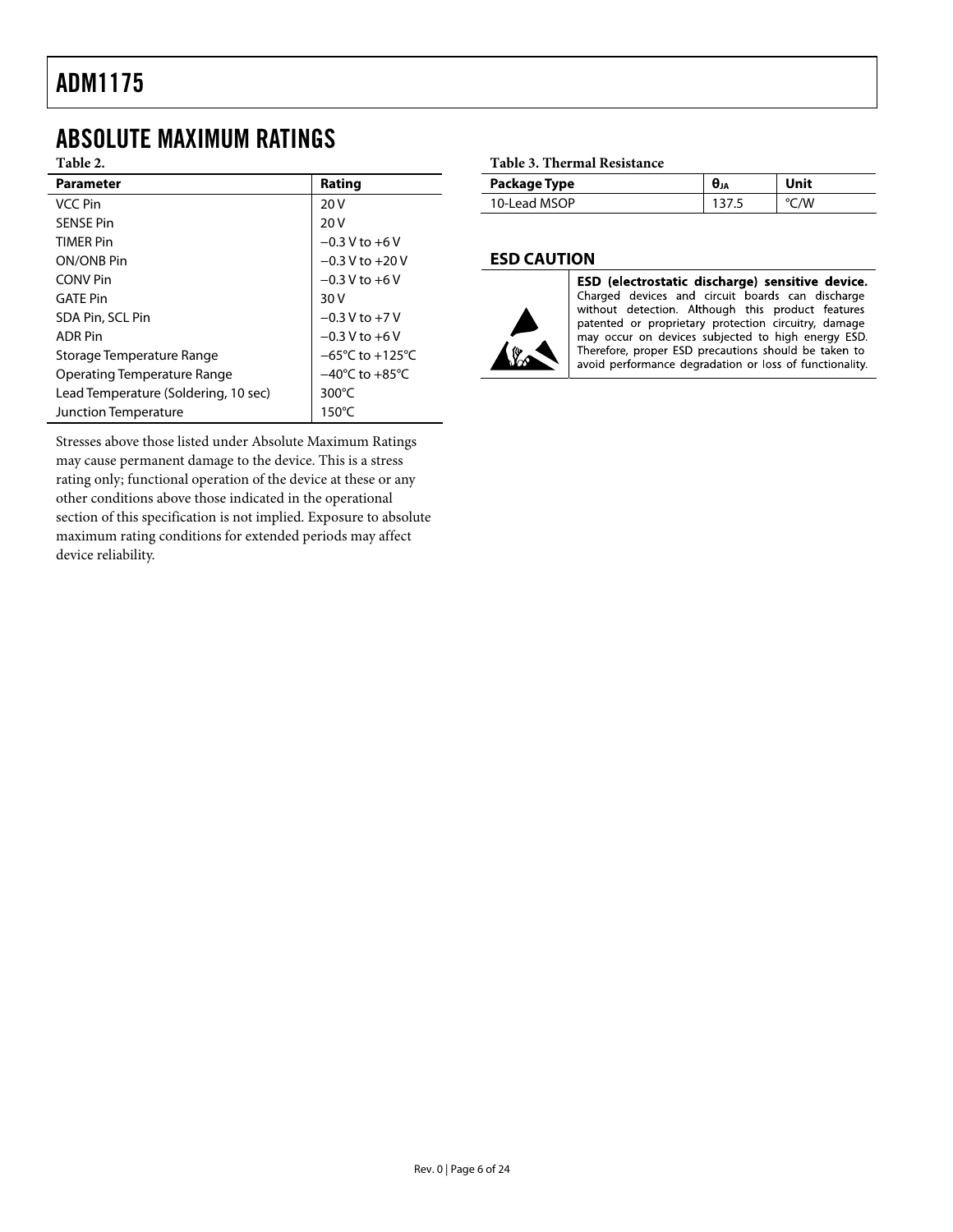# <span id="page-6-0"></span>PIN CONFIGURATION AND FUNCTION DESCRIPTIONS



Figure 3. Pin Configuration

05647-003

#### **Table 4. Pin Function Descriptions**

| Pin No.        | <b>Mnemonic</b> | <b>Description</b>                                                                                                                                                                                                                                                                                                                                                                                                                                                                                                                                                                                                                                                                                                                               |
|----------------|-----------------|--------------------------------------------------------------------------------------------------------------------------------------------------------------------------------------------------------------------------------------------------------------------------------------------------------------------------------------------------------------------------------------------------------------------------------------------------------------------------------------------------------------------------------------------------------------------------------------------------------------------------------------------------------------------------------------------------------------------------------------------------|
|                | <b>VCC</b>      | Positive Supply Input Pin. The operating supply voltage range is from 3.15 V to 16.5 V. An undervoltage<br>lockout (UVLO) circuit resets the ADM1175 when a low supply voltage is detected.                                                                                                                                                                                                                                                                                                                                                                                                                                                                                                                                                      |
| $\overline{2}$ | <b>SENSE</b>    | Current Sense Input Pin. A sense resistor between the VCC pin and the SENSE pin sets the analog current<br>limit. The hot swap operation of the ADM1175 controls the external FET gate to maintain the $(V_{VCC} - V_{SENSE})$<br>voltage at 100 mV or below.                                                                                                                                                                                                                                                                                                                                                                                                                                                                                    |
| 3              | ON/ONB          | Undervoltage or Overvoltage Input Pin. This pin is active high on the ADM1175-1 and ADM1175-2 and<br>active-low on the ADM1175-3 and ADM1175-4. An internal ON comparator has a trip threshold of 1.3 V,<br>and the output of this comparator is used as an enable for the hot swap operation. For the ON pin variants<br>with an external resistor divider from VCC to GND, this pin can be used to enable the hot swap operation<br>on a specific voltage on VCC, giving an undervoltage function. Similarly, for the ONB pin variants, an external<br>resistor divider can be used to create an overvoltage function, where the divider sets a voltage on VCC at<br>which the hot swap operation is switched off, pulling the GATE to ground. |
| 4              | <b>GND</b>      | Chip Ground Pin.                                                                                                                                                                                                                                                                                                                                                                                                                                                                                                                                                                                                                                                                                                                                 |
| 5              | <b>TIMER</b>    | Timer Pin. An external capacitor, CTIMER, sets a 270 ms/µF initial timing cycle delay and a 21.7 ms/µF fault delay.<br>The GATE pin turns off when the TIMER pin is pulled beyond the upper threshold. An overvoltage detection<br>with an external Zener can be used to force this pin high.                                                                                                                                                                                                                                                                                                                                                                                                                                                    |
| 6              | SCL             | I <sup>2</sup> C Clock Pin. Open-drain input requires an external resistive pull-up.                                                                                                                                                                                                                                                                                                                                                                                                                                                                                                                                                                                                                                                             |
| 7              | <b>SDA</b>      | I <sup>2</sup> C Data I/O Pin. Open-drain input/output. Requires an external resistive pull-up.                                                                                                                                                                                                                                                                                                                                                                                                                                                                                                                                                                                                                                                  |
| 8              | <b>ADR</b>      | I <sup>2</sup> C Address Pin. This pin can be tied low, tied high, left floating, or tied low through a resistor to set four<br>different <sup>2</sup> C addresses.                                                                                                                                                                                                                                                                                                                                                                                                                                                                                                                                                                              |
| 9              | CONV            | Convert Start Pin. A high level on this pin enables an ADC conversion. The state of an internal control register,<br>which is set through the <sup>12</sup> C interface, configures the part to convert current only, voltage only, or both<br>channels when the convert pin is asserted.                                                                                                                                                                                                                                                                                                                                                                                                                                                        |
| 10             | <b>GATE</b>     | GATE Output Pin. This pin is the high-side gate drive of an external N-channel FET. This pin is driven by the<br>FET drive controller, which utilizes a charge pump to provide a 12.5 µA pull-up current to charge the FET<br>GATE pin. The FET drive controller regulates to a maximum load current (100 mV through the sense resistor)<br>by modulating the GATE pin.                                                                                                                                                                                                                                                                                                                                                                          |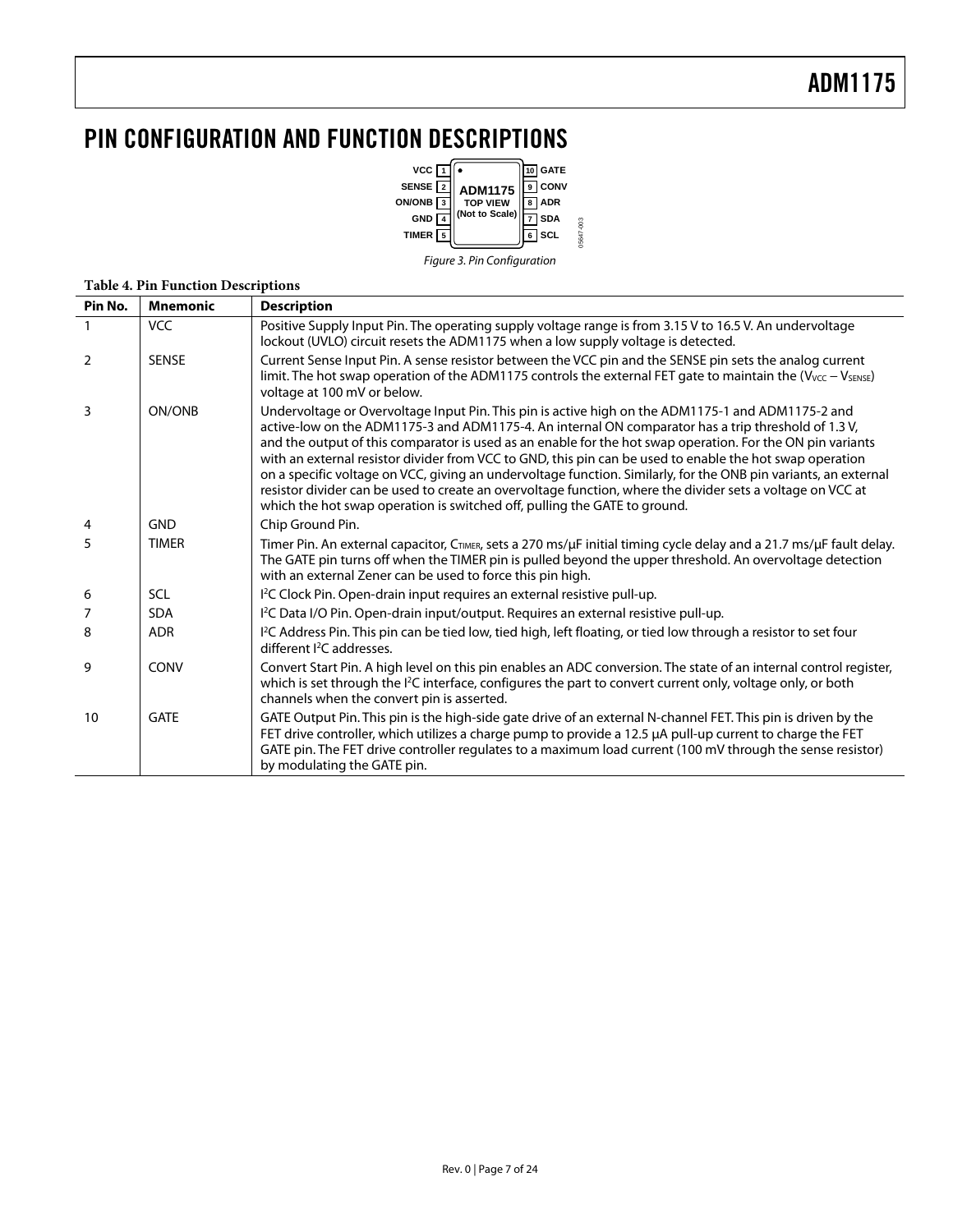<span id="page-7-0"></span>



**2.0**

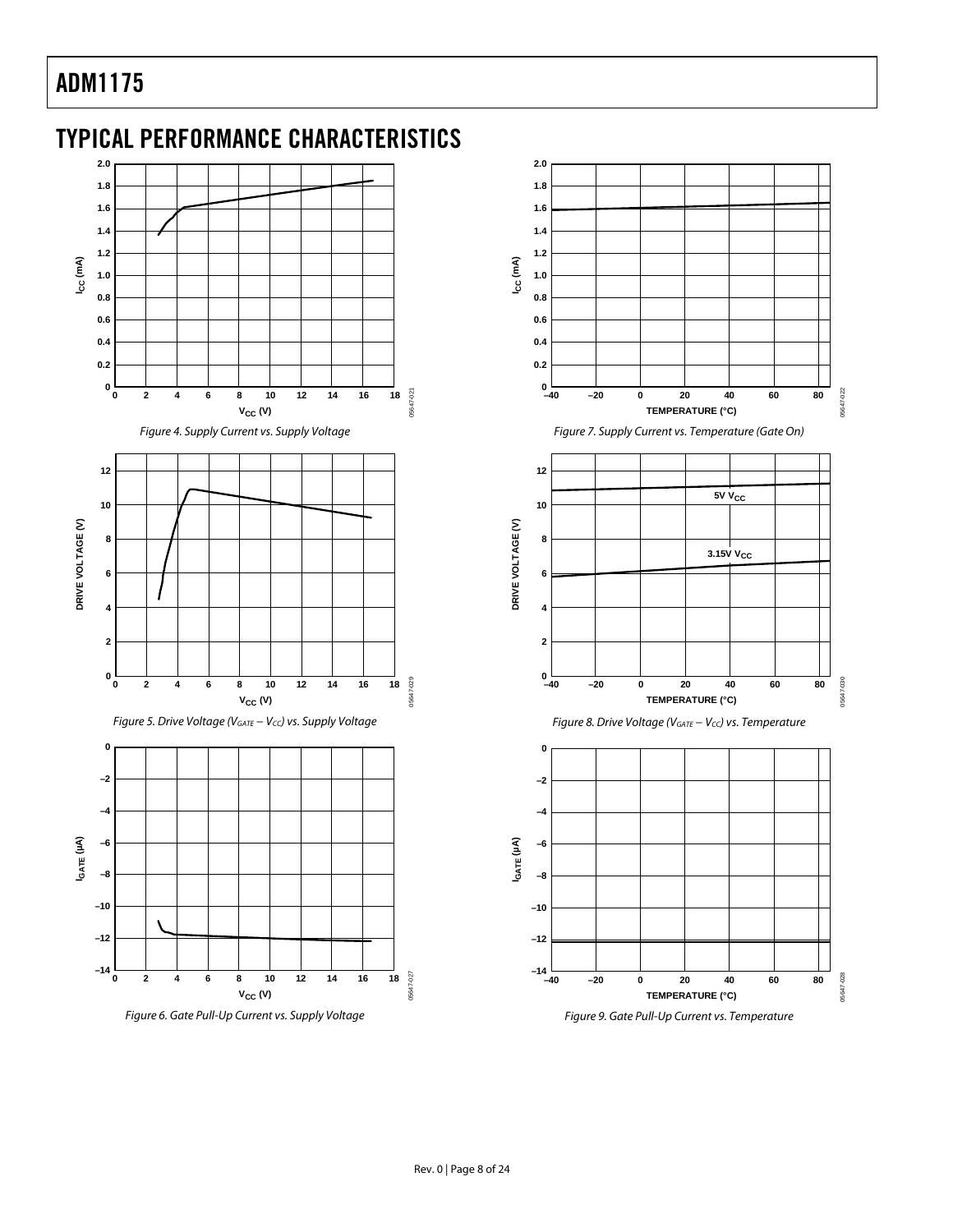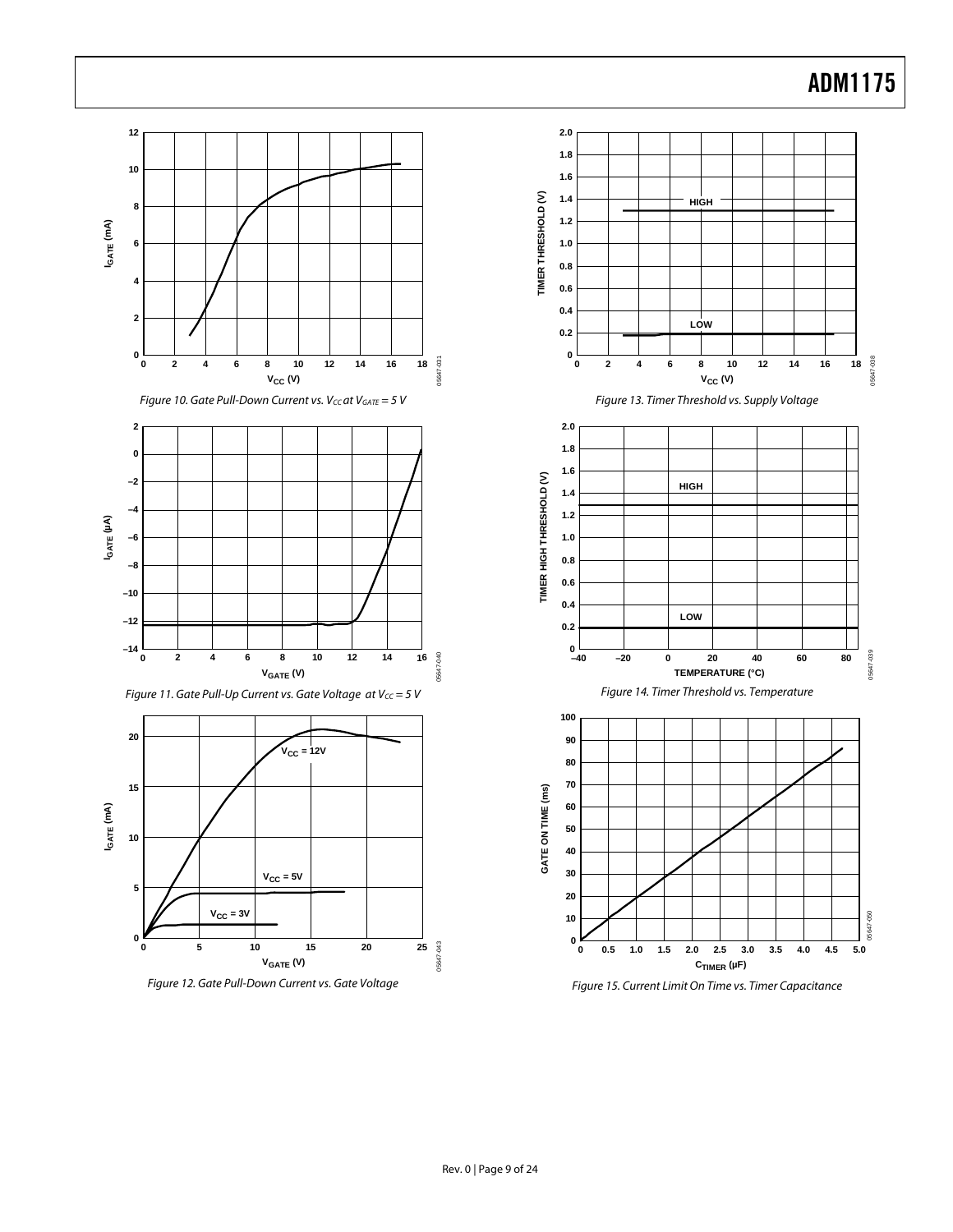

**0 –10 –20 –30**  $I_{TIMER}$  ( $\mu$ A) **ITIMER (µA) –40 –50 –60 –70 –80** 05647-034 05647-034 **0 18 2 4 6 8 10 12 16 14**  $V_{CC}$  (V)

Figure 17. Timer Pull-Up Current (C. B. Delay) vs. Supply Voltage



Figure 18. Timer Pull-Down Current (Cool-Off Cycle) vs. Supply Voltage



Figure 19. Timer Pull-Up Current (Initial Cycle) vs. Temperature







Figure 21. Timer Pull-Down Current (Cool-Off Cycle) vs. Temperature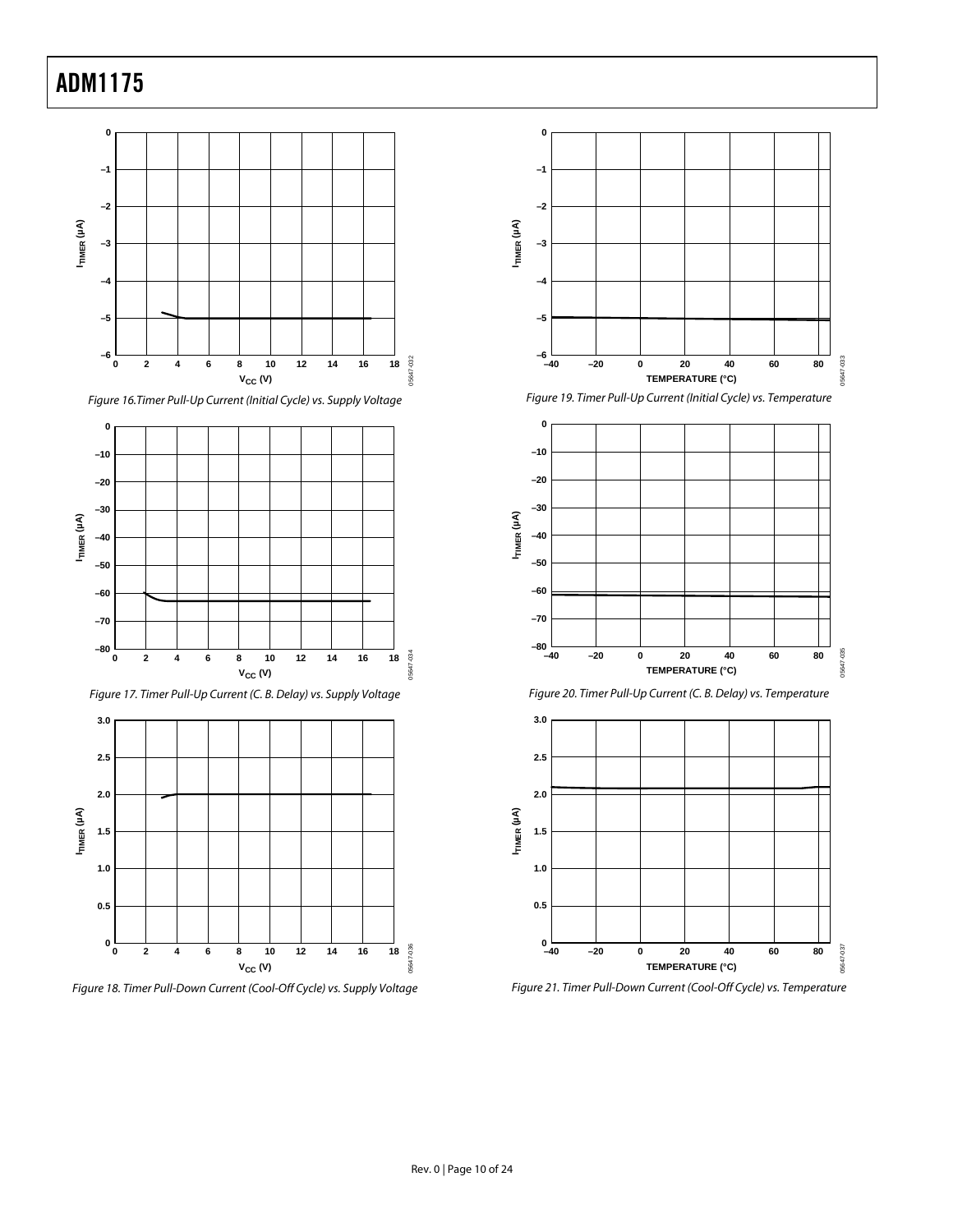















Figure 27. ADC Noise, 7:1 Voltage Channel, 5 V Input, 1000 Reads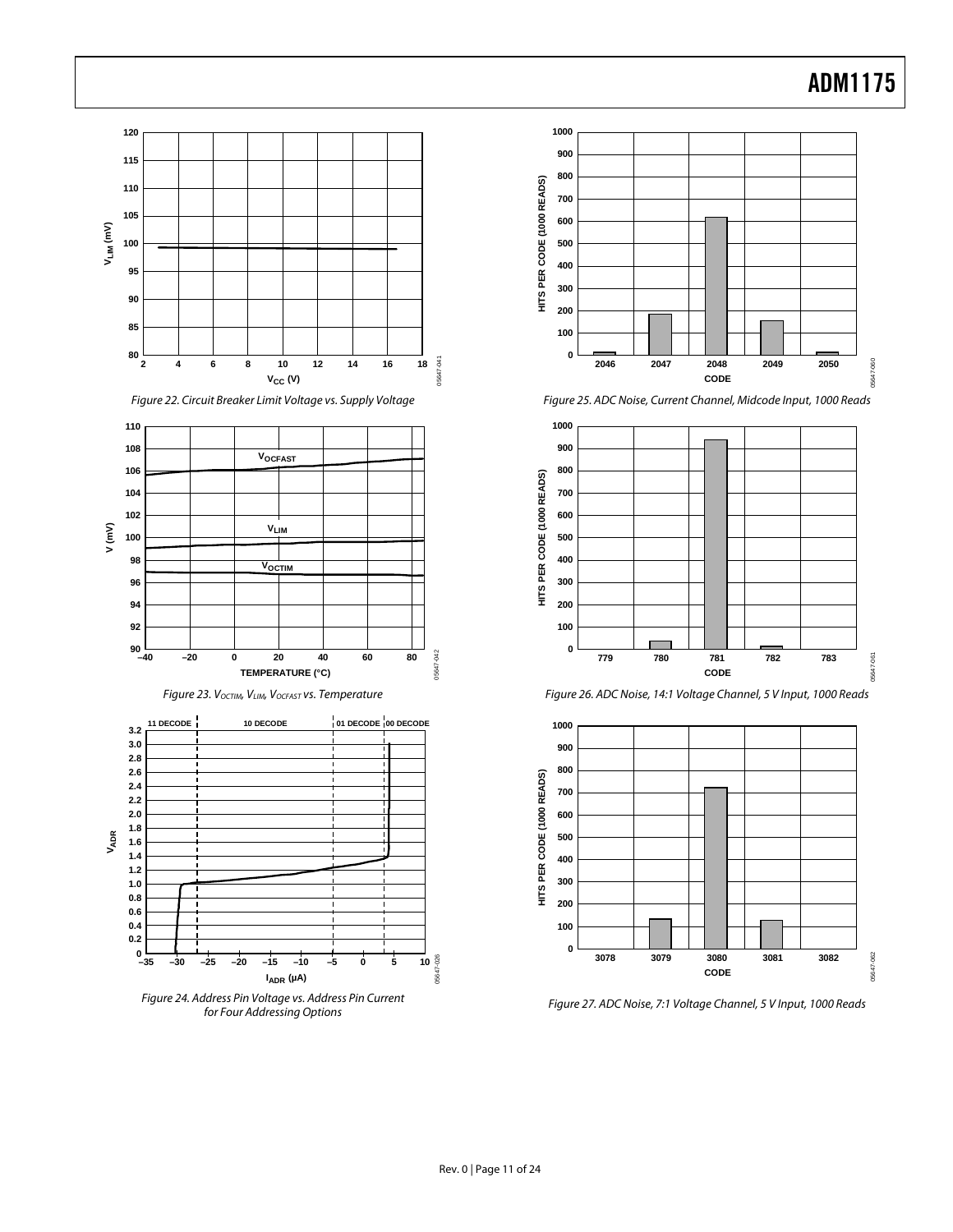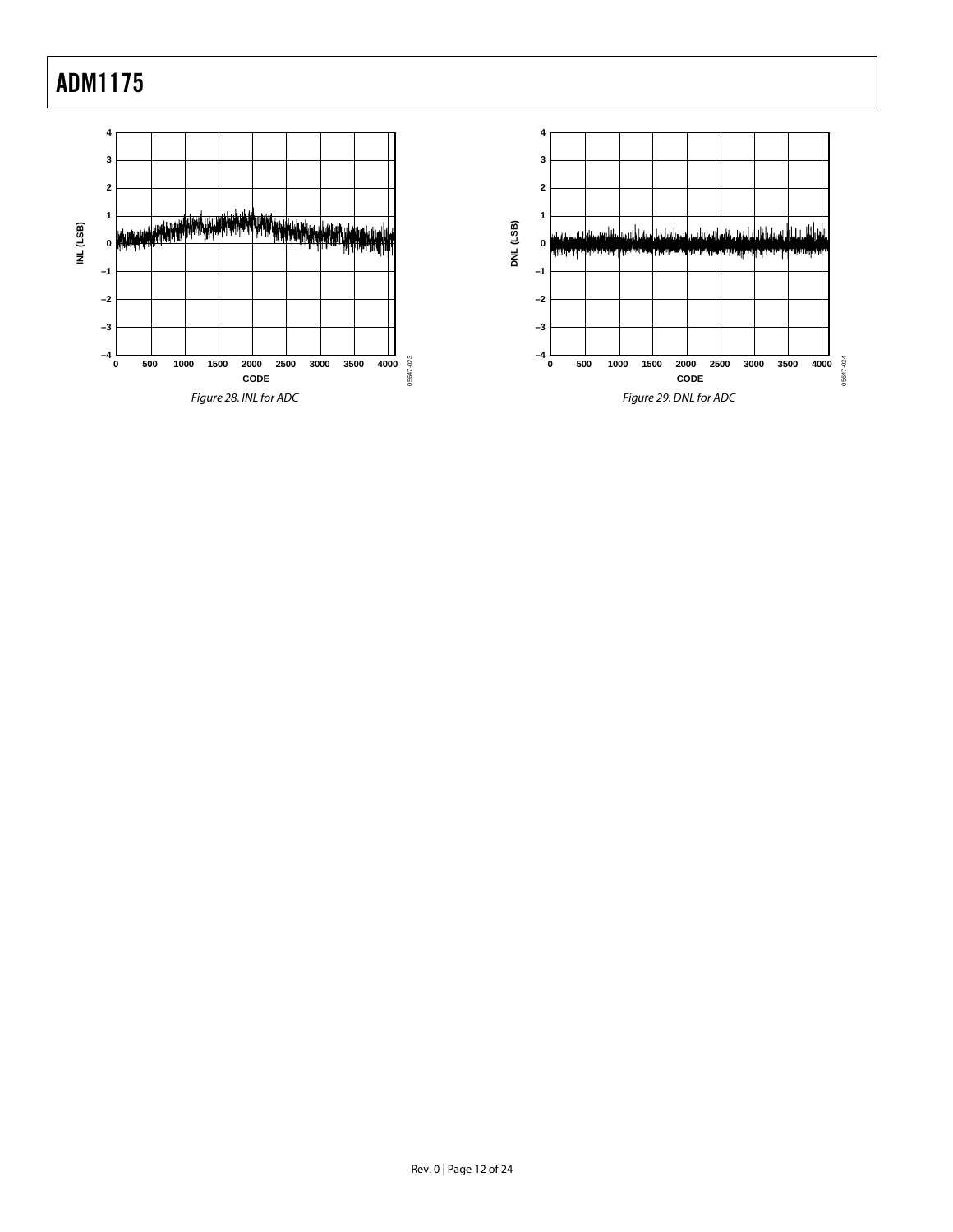# <span id="page-12-0"></span>OVERVIEW OF THE HOT SWAP FUNCTION

When circuit boards are inserted into a live backplane, discharged supply bypass capacitors draw large transient currents from the backplane power bus as they charge. Such transient currents can cause permanent damage to connector pins, as well as dips on the backplane supply that can reset other boards in the system. The ADM1175 is designed to turn a circuit board supply voltage on and off in a controlled manner, allowing the circuit board to be safely inserted into or removed from a live backplane. The ADM1175 can reside either on the backplane or on the circuit board itself.

The ADM1175 controls the inrush current to a fixed maximum level by modulating the gate of an external N-channel FET placed between the live supply rail and the load. This hot swap function protects the card connectors and the FET itself from damage and limits any problems that can be caused by high current loads on the live supply rail.

The ADM1175 holds the GATE pin down (and, thus, the FET is held off) until a number of conditions are met. An undervoltage lockout circuit ensures that the device is provided with an adequate input supply voltage. Once the input supply voltage has been successfully detected, the device goes through an initial timing cycle to provide a delay before it attempts to hot swap. This delay ensures that the board is fully seated in the backplane before the board is powered up.

Once the initial timing cycle is complete, the hot swap function is switched on under control of the ON/ONB pin. When ON/ONB is asserted (high for the ADM1175-1 and ADM1175-2, low for the ADM1175-3 and ADM1175-4), the hot swap operation starts.

The ADM1175 charges up the gate of the FET to turn on the load. It continues to charge up the GATE pin until the linear current limit (set to 100 mV/R<sub>SENSE</sub>) is reached. For some combinations of low load capacitance and high current limit, this limit may not be reached before the load is fully charged up. If current limit is reached, the ADM1175 regulates the GATE pin to keep the current at this limit. For currents above the overcurrent fault timing threshold, nominally 100 mV/ $R_{\text{SENSE}}$ , the current fault is timed by sourcing a current out to the TIMER pin. If the load becomes fully charged before the fault current limit time is reached (when the TIMER pin reaches 1.3 V), the current drops below the overcurrent fault timing threshold. The ADM1175 then charges the GATE pin higher to fully enhance the FET for lowest R<sub>ON</sub>, and the TIMER pin is pulled down again.

If the fault current limit time is reached before the load drops below the current limit, a fault has been detected, and the hot swap operation is aborted by pulling down on the GATE pin to turn off the FET. The ADM1175-2 and ADM1175-4 are latched off. They attempt to hot swap again only when the ON/ONB pin is deasserted and then asserted again.

The ADM1175-1 and ADM1175-3 retry the hot swap operation indefinitely, keeping the FET in its safe operating area (SOA) by using the TIMER pin to time a cool-down period in between hot swap attempts. The current and voltage threshold combinations on the TIMER pin set the retry duty cycle to 3.8%.

The ADM1175 is designed to operate over a range of supplies from 3.15 V to 16.5 V.

### **UNDERVOLTAGE LOCKOUT**

An internal undervoltage lockout (UVLO) circuit resets the ADM1175 if the VCC supply is too low for normal operation. The UVLO has a low-to-high threshold of 2.8 V, with 80 mV hysteresis. Above 2.8 V supply voltage, the ADM1175 starts the initial timing cycle.

### **ON/ONB FUNCTION**

The ADM1175-1 and ADM1175-2 have an active high ON pin. The ON pin is the input to a comparator that has a low-to-high threshold of 1.3 V, a 50 mV hysteresis, and a glitch filter of 3 μs. A low input on the ON pin turns off the hot swap operation by pulling the GATE pin to ground, turning off the external FET. The TIMER pin is also reset by turning on a pull-down current on this pin. A low-to-high transition on the ON pin starts the hot swap operation. A 10 kΩ pull-up resistor connecting the ON pin to the supply is recommended.

Alternatively, an external resistor divider at the ON pin can be used to program an undervoltage lockout value higher than the internal UVLO circuit, thereby setting a voltage level at the VCC supply, where the hot swap operation is to start. An RC filter can be added at the ON pin to increase the delay time at card insertion if the initial timing cycle delay is insufficient.

The ADM1175-3 and ADM1175-4 have an active low ONB pin. This pin operates exactly as described above for the ON pin, but the polarity is reversed. This allows this pin to function as an overvoltage detector that can use the external FET as a circuit breaker for overvoltage conditions on the monitored supply.

### **TIMER FUNCTION**

The TIMER pin handles several timing functions with an external capacitor, C<sub>TIMER</sub>. There are two comparator thresholds:  $V$ TIMERH (0.2 V) and  $V$ TIMERL (1.3 V). The four timing current sources are a 5 μA pull-up, a 60 μA pull-up, a 2 μA pull-down, and a 100 μA pull-down. The 100 μA pull-down is a non-ideal current source, approximating a 7 kΩ resistor below 0.4 V.

These current and voltage levels, together with the value of  $C_{\text{TIMER}}$ chosen by the user, determine the initial timing cycle time, the fault current limit time, and the hot swap retry duty cycle.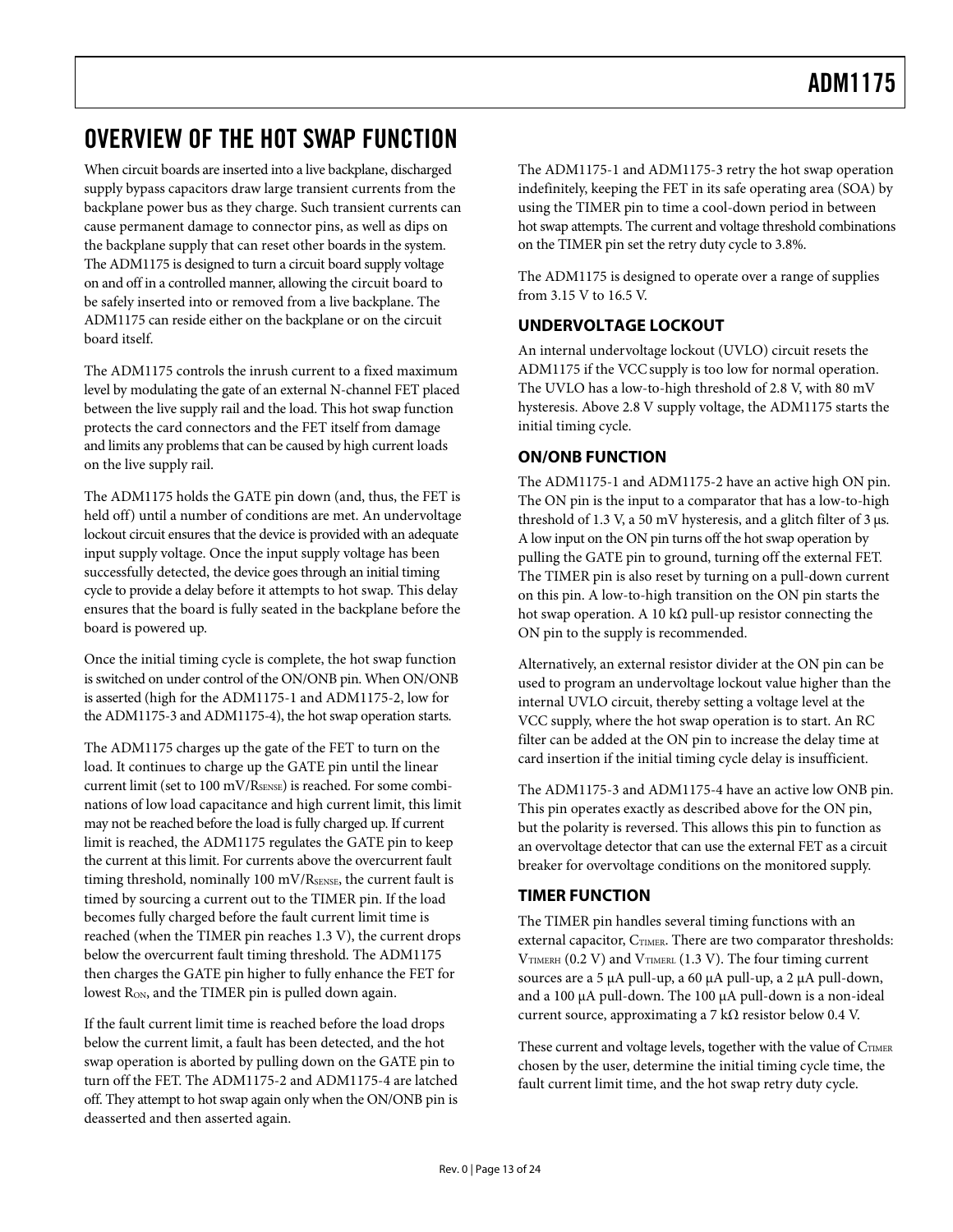### <span id="page-13-0"></span>**GATE AND TIMER FUNCTIONS DURING A HOT SWAP**

During hot insertion of a board onto a live supply rail at VCC, the abrupt application of supply voltage charges the external FET drain/gate capacitance, which can cause an unwanted gate voltage spike. An internal circuit holds GATE low before the internal circuitry wakes up. This reduces the FET current surges substantially at insertion. The GATE pin is also held low during the initial timing cycle and until the ON pin has been taken high to start the hot swap operation.

During hot swap operation, the GATE pin is first pulled up by a 12 μA current source. If the current through the sense resistor reaches the overcurrent fault timing threshold, V<sub>OCTIM</sub>, a pull-up current of 60 μA on the TIMER pin, is turned on, and this pin starts charging up. At a slightly higher voltage in the sense resistor, the error amplifier servos the GATE pin to maintain a constant current to the load by controlling the voltage across the sense resistor to the linear current limit, VLIM.

A normal hot swap is complete when the board supply capacitors near full charge, and the current through the sense resistor drops to eventually reach the level of the board load current. As soon as the current drops below the overcurrent fault timing threshold, the current into the TIMER pin switches from being a 60 μA pull-up to a 100 μA pull-down. The ADM1175 then drives the GATE voltage as high as it can to fully enhance the FET and reduce R<sub>ON</sub> losses to a minimum.

A hot swap fails if the load current does not drop below the overcurrent fault timing threshold, V<sub>OCTIM</sub>, before the TIMER pin has charged up to 1.3 V. In this case, the GATE pin is then pulled down with a 2 mA current sink. The GATE pull-down stays on until a hot swap retry starts, which can be forced by deasserting and then reasserting the ON/ONB pin. On the ADM1175-1 and ADM1175-3, the device retries automatically after a cool-down period.

The ADM1175 also features a method of protection from sudden load current surges, such as a low impedance fault, when the current seen across the sense resistor may go well beyond the linear current limit. If the fast overcurrent trip threshold, VOCFAST, is exceeded, the 2 mA GATE pull-down is turned on immediately. This pulls the GATE voltage down quickly to enable the ADM1175 to limit the length of the current spike that gets through, and also to bring the current through the sense resistor back into linear regulation as quickly as possible. This process protects the backplane supply from sustained overcurrent conditions that can otherwise cause the backplane supply to droop during the overcurrent event.

### **CALCULATING CURRENT LIMITS AND FAULT CURRENT LIMIT TIME**

The nominal linear current limit is determined by a sense resistor connected between the VCC pin and the SENSE pin, as given by Equation 1.

$$
I_{LIMIT(NOM)} = V_{LIM(NOM)}/R_{SENSE} = 100 \text{ mV}/R_{SENSE}
$$
 (1)

The minimum linear fault current is given by Equation 2.

$$
I_{LIMIT(MIN)} = V_{LIM(MIN)}/R_{SENSE(MAX)} = 90 \text{ mV}/R_{SENSE(MAX)} \tag{2}
$$

The maximum linear fault current is given by Equation 3.

$$
I_{LIMIT(MAX)} = V_{LIM(MAX)}/R_{SENSE(MIN)} = 110 \text{ mV}/R_{SENSE(MIN)} \tag{3}
$$

The power rating of the sense resistor should be rated at the maximum linear fault current level.

The minimum overcurrent fault timing threshold current is given by Equation 4.

$$
I_{OCTIM(MIN)} = V_{OCTIM(MIN)}/R_{SENSE(MAX)} = 85 \text{ mV}/R_{SENSE(MAX)} \qquad (4)
$$

The maximum fast overcurrent trip threshold current is given by Equation 5.

$$
I_{OCFAST(MAX)} = V_{OCFAST(MAX)}/R_{SENSE(MIN)} = 115 \text{ mV}/R_{SENSE(MIN)} \quad (5)
$$

The fault current limit time is the time that a device spends timing an overcurrent fault, and is given by Equation 6.

$$
t_{FAULT} \approx 21.7 \times C_{TIMER} \text{ ms/}\mu\text{F}
$$
 (6)

### **INITIAL TIMING CYCLE**

When VCC is first connected to the backplane supply, the internal supply (Time Point (1) in [Figure 30](#page-14-1)) of the ADM1175 must be charged up. A very short time later (significantly less than 1 ms), the internal supply is fully up and, because the undervoltage lockout voltage has been exceeded at VCC, the device comes out of reset. During this first short reset period, the GATE pin is held down with a 25 mA pull-down current, and the TIMER pin is pulled down with a 100 μA current sink.

The ADM1175 then goes through an initial timing cycle. At Time Point (2), the TIMER pin is pulled high with 5 μA. At Time Point (3), the TIMER reaches the  $V_{\text{TIMERL}}$  threshold, and the first portion of the initial cycle ends. The 100 μA current source then pulls down the TIMER pin until it reaches 0.2 V at Time Point (4). The initial cycle delay (Time Point (2) to Time Point  $(4)$ ) is related to  $C_{TIMER}$  by Equation 7.

$$
t_{\text{INITIAL}} \approx 270 \times C_{\text{TIMER}} \text{ ms/}\mu\text{F}
$$
 (7)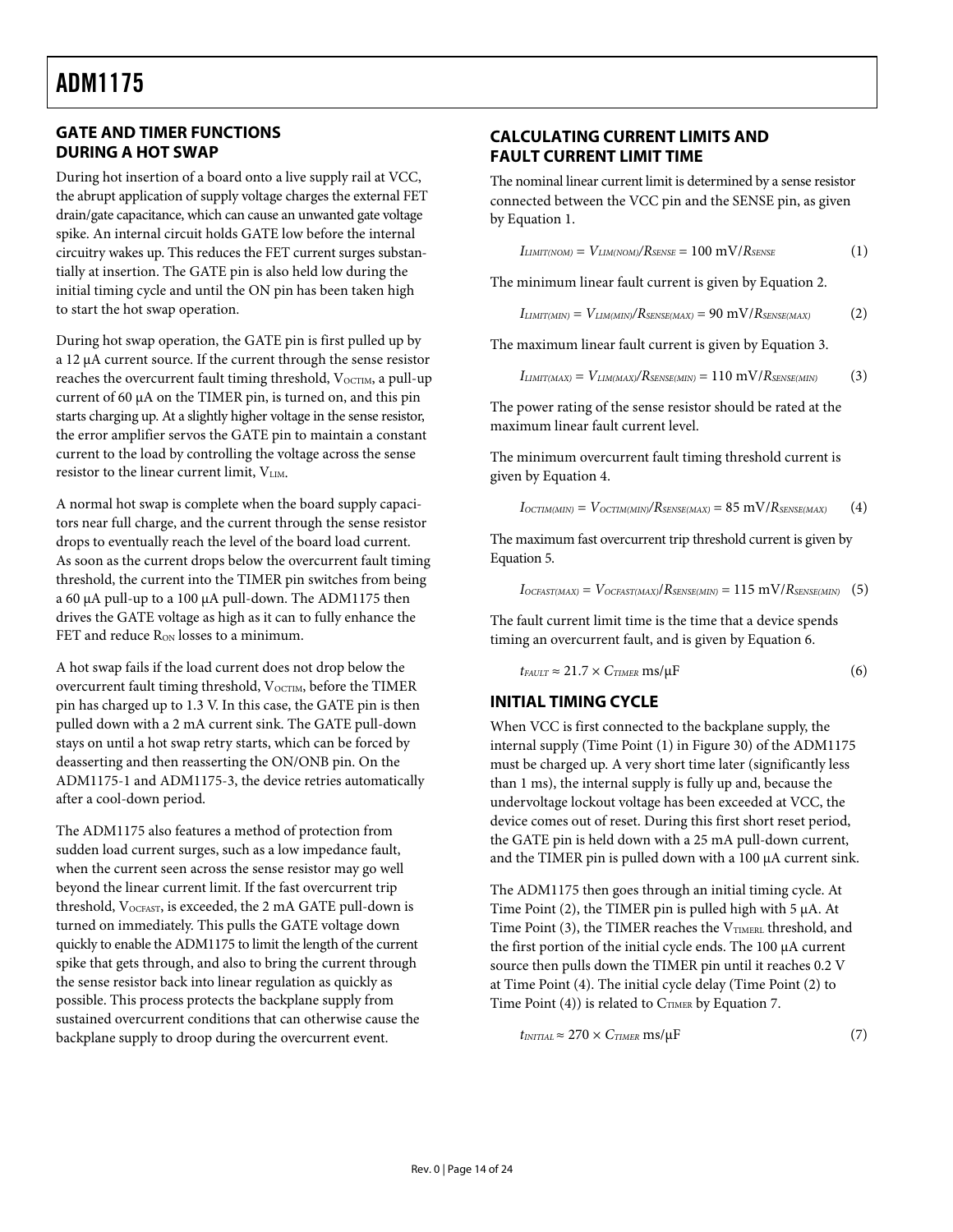<span id="page-14-0"></span>When the initial timing cycle terminates, the device is ready to start a hot swap operation (assuming the ON/ONB pin is asserted). In the example shown in [Figure 30,](#page-14-1) the ON pin is asserted at the same time that  $V_{CC}$  is applied, so the hot swap operation starts immediately after Time Point (4). At this point, the FET gate is charged up with a 12 μA current source. At Time Point (5), the threshold voltage of the FET is reached, and the load current begins to flow. The FET is controlled to keep the sense voltage at 100 mV (this corresponds to a maximum load current level defined by the value of  $R_{\text{SENSE}}$ ). At Time Point (6),  $V_{\text{GATE}}$  and VOUT have reached their full potential, and the load current has settled to its nominal level. [Figure 31](#page-14-2) illustrates the situation where the ON pin is asserted after  $V_{CC}$  is applied.

<span id="page-14-2"></span>

<span id="page-14-1"></span>Figure 30. Startup (ON Asserts as Power Is Applied)

![](_page_14_Figure_4.jpeg)

Figure 31. Startup (ON Asserts After Power Is Applied)

### **HOT SWAP RETRY CYCLE ON THE ADM1175-1 AND THE ADM1175-3**

With the ADM1175-1 and the ADM1175-3, the device turns off the FET after an overcurrent fault and then uses the TIMER pin to time a delay before automatically retrying to hot swap.

As with all ADM1175 devices, on overcurrent fault is timed by charging the TIMER cap with a 60 μA pull-up current. When the TIMER pin reaches 1.3 V, the fault current limit time has been reached, and the GATE pin is pulled down. On the ADM1175-1 and the ADM1175-3, the TIMER pin is then pulled down with a 2 μA current sink. When the TIMER pin reaches 0.2 V, it automatically restarts the hot swap operation.

The cool-down period is related to CTIMER by Equation 8.

$$
t_{\text{cool}} \approx 550 \times C_{\text{TIMER}} \text{ ms/}\mu\text{F}
$$
 (8)

Thus, the retry duty cycle is given by Equation 9.

$$
t_{FAULT}/(t_{COOL} + t_{FAULT}) \times 100\% = 3.8\% \tag{9}
$$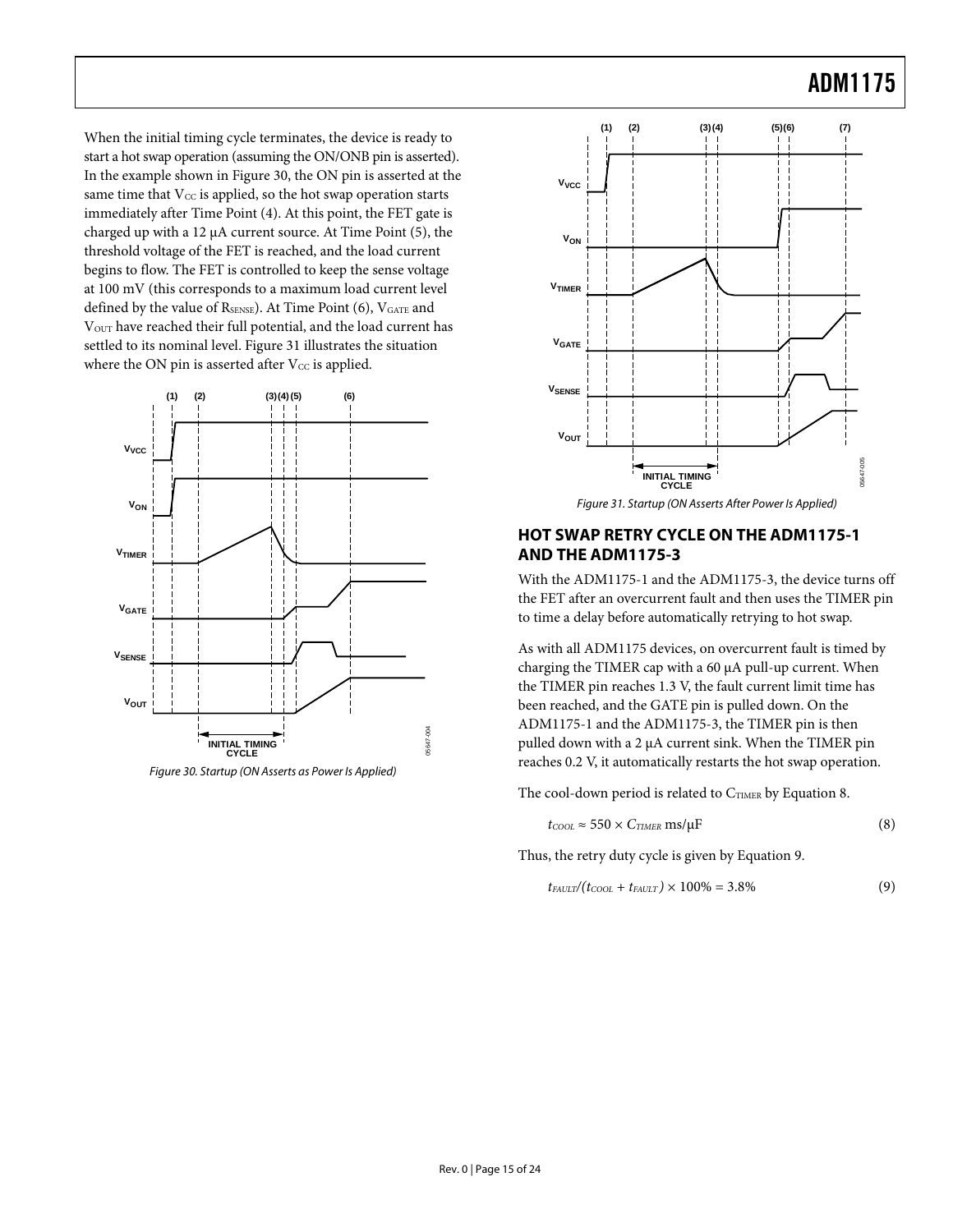# <span id="page-15-0"></span>VOLTAGE AND CURRENT READBACK

In addition to providing hot swap functionality, the ADM1175 also contains the components to allow voltage and current readback over an Inter-IC  $(I<sup>2</sup>C)$  bus. The voltage output of the current sense amplifier and the voltage on the VCC pin are fed into a 12-bit ADC via a multiplexer. The device can be instructed to convert voltage and/or current at any time during operation via an I2 C command or an assertion on the convert start (CONV) pin. When all conversions are complete, the voltage and/or current values can be read out to 12-bit accuracy in two or three bytes.

### **SERIAL BUS INTERFACE**

Control of the ADM1175 is carried out via the I<sup>2</sup>C bus. This interface is compatible with I<sup>2</sup>C fast mode (400 kHz maximum). The ADM1175 is connected to this bus as a slave device, under the control of a master device.

### **IDENTIFYING THE ADM1175 ON THE I<sup>2</sup>C BUS**

The ADM1175 has a 7-bit serial bus slave address. When the device powers up, it does so with a default serial bus address. The five MSBs of the address are set to 11010; the two LSBs are determined by the state of the ADR pin. There are four different configurations available on the ADR pin that correspond to four different I<sup>2</sup>C addresses for the two LSBs (see [Table 5\)](#page-15-1). This scheme allows four ADM1175 devices to operate on a single  $I<sup>2</sup>C$  bus.

#### <span id="page-15-1"></span>**Table 5. Setting I2 C Addresses via the ADR Pin**

| <b>ADR Configuration</b> | <b>Address</b>   |
|--------------------------|------------------|
| Low State                | 0xD <sub>0</sub> |
| Resistor to GND          | 0xD2             |
| Floating (Unconnected)   | 0xD4             |
| <b>High State</b>        | 0xD6             |

### **GENERAL I2 C TIMING**

[Figure 32](#page-16-0) and [Figure 33](#page-16-1) show timing diagrams for general read and write operations using the  $I^2C$ . The  $I^2C$  specification defines conditions for different types of read and write operations, which are discussed later. The general I<sup>2</sup>C protocol operates as follows:

1. The master initiates data transfer by establishing a start condition, defined as a high-to-low transition on the serial data line, SDA, while the serial clock line SCL remains high. This indicates that a data stream follows.

All slave peripherals connected to the serial bus respond to the start condition and shift in the next eight bits, consisting of a 7-bit slave address (MSB first), plus an R/W bit that determines the direction of the data transfer, that is, whether data is written to or read from the slave device  $(0 = \text{write}, 1 = \text{read})$ .

The peripheral whose address corresponds to the transmitted address responds by pulling the data line low during the low period before the ninth clock pulse, known as the acknowledge bit, and holding it low during the high period of this clock pulse. All other devices on the bus remain idle, while the selected device waits for data to be read from it or written to it. If the R/W bit is 0, the master writes to the slave device. If the R/ $\overline{W}$  bit is 1, the master reads from the slave device.

2. Data is sent over the serial bus in sequences of nine clock pulses: eight bits of data followed by an acknowledge bit from the slave device. Data transitions on the data line must occur during the low period of the clock signal and remain stable during the high period, because a low-tohigh transition when the clock is high can be interpreted as a stop signal.

If the operation is a write operation, the first data byte after the slave address is a command byte. This tells the slave device what to expect next. It can be an instruction, such as telling the slave device to expect a block write; or it can be a register address that tells the slave where subsequent data is to be written.

Because data can flow in only one direction, as defined by the R/W bit, it is not possible to send a command to a slave device during a read operation. Before doing a read operation, it may first be necessary to do a write operation to tell the slave what sort of read operation to expect and/or the address from which data is to be read.

3. When all data bytes have been read or written, stop conditions are established. In write mode, the master pulls the data line high during the 10th clock pulse to assert a stop condition. In read mode, the master device releases the SDA line during the low period before the ninth clock pulse, but the slave device does not pull it low. This is known as a no acknowledge. The master then takes the data line low during the low period before the 10th clock pulse, then high during the 10th clock pulse to assert a stop condition.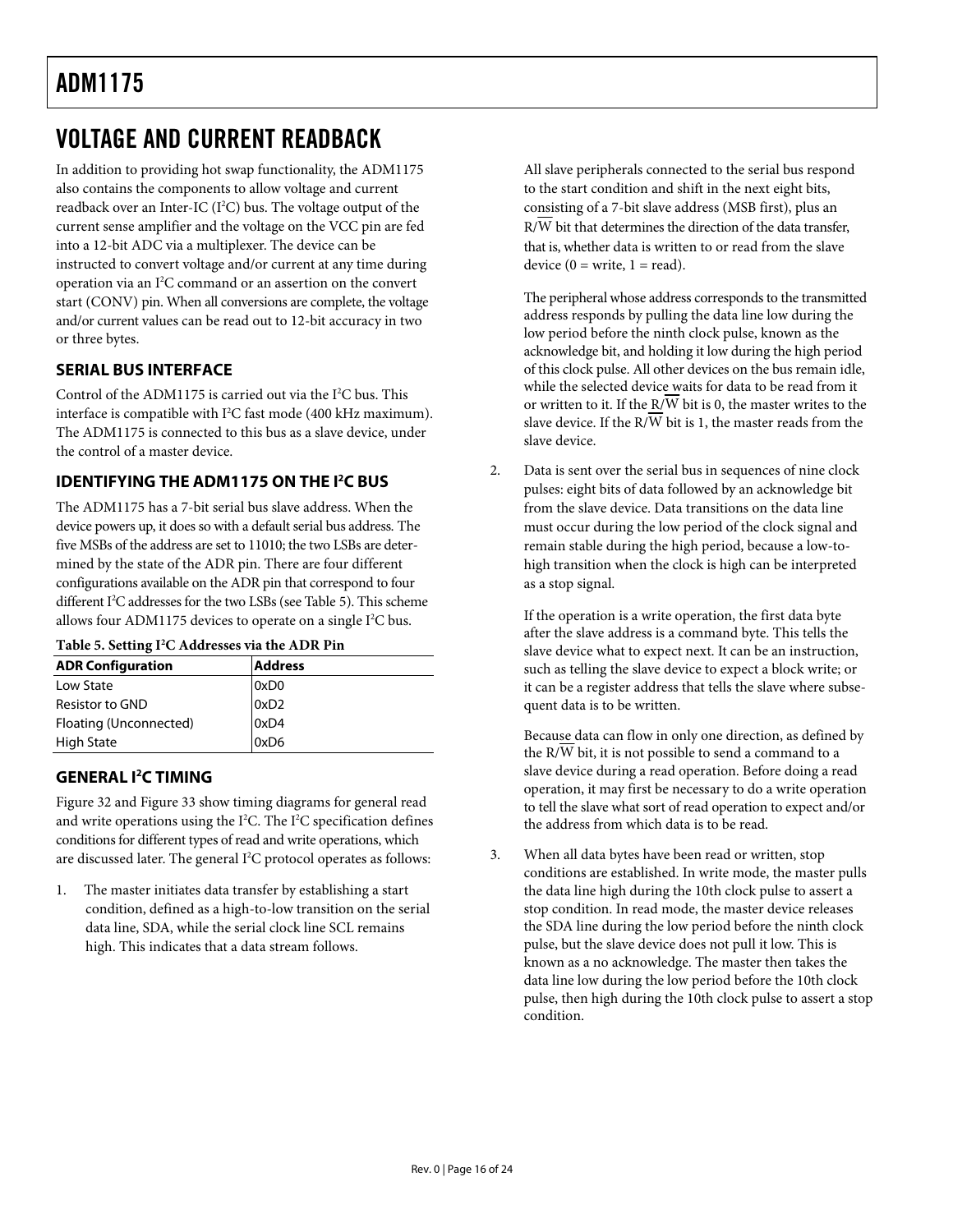<span id="page-16-0"></span>![](_page_16_Figure_1.jpeg)

Figure 34. Serial Bus Timing Diagram

**S P**

<span id="page-16-1"></span>**P S**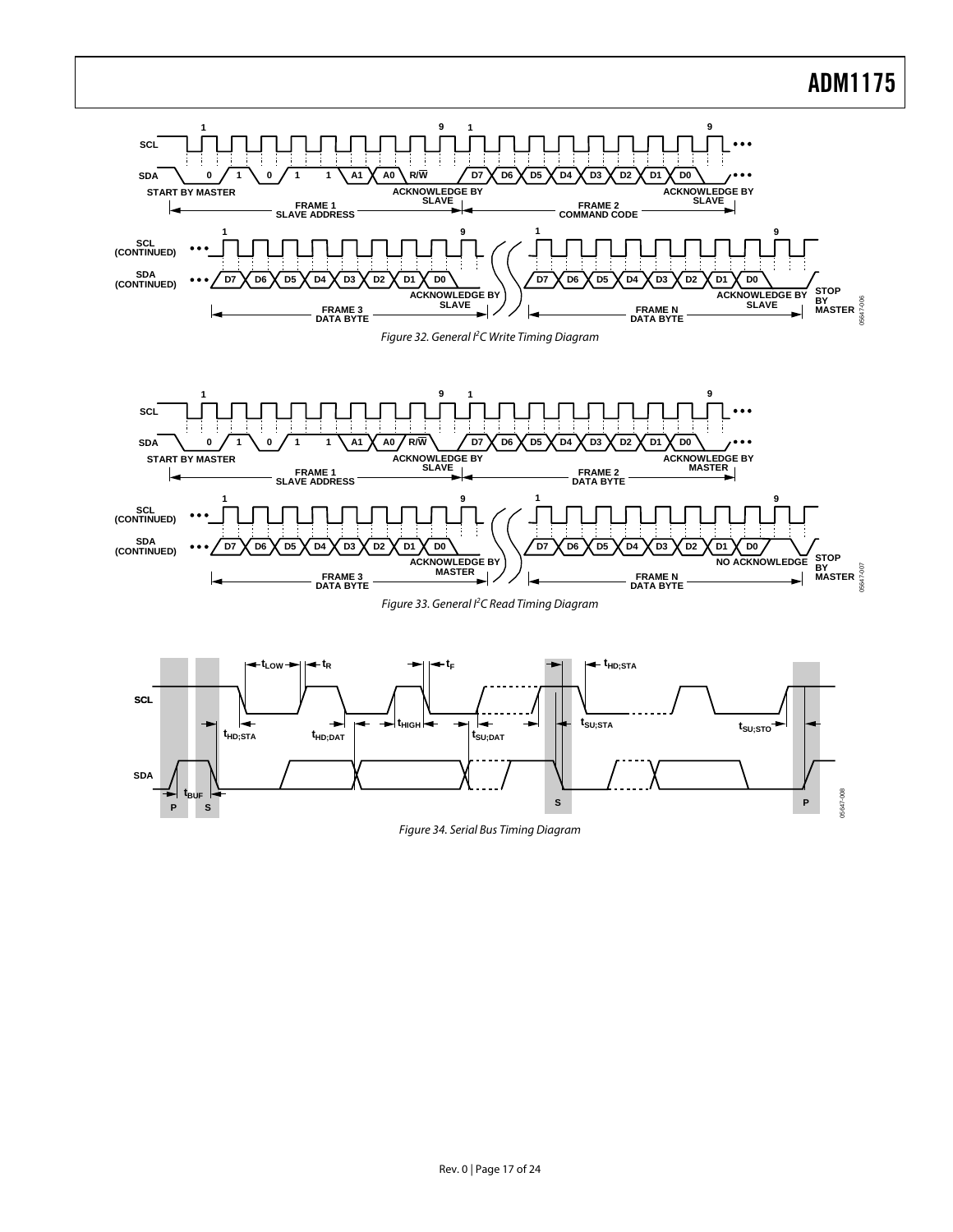### <span id="page-17-3"></span><span id="page-17-0"></span>**WRITE AND READ OPERATIONS**

The I<sup>2</sup>C specification defines several protocols for different types of read and write operations. The operations used in the ADM1175 are discussed in the sections that follow. [Table 6](#page-17-1) shows the abbreviations used in the command diagrams.

#### **Table 6. I2 C Abbreviations**

<span id="page-17-1"></span>

| <b>Abbreviation</b> | <b>Condition</b> |
|---------------------|------------------|
| c                   | <b>Start</b>     |
| P                   |                  |
| R                   | Stop<br>Read     |
| W                   | Write            |
| Α                   | Acknowledge      |
| Ν                   | No acknowledge   |

### **QUICK COMMAND**

The quick command operation allows the master to check if the slave is present on the bus, as follows:

- 1. The master device asserts a start condition on SDA.
- 2. The master sends the 7-bit slave address, followed by the write bit (low).
- 3. The addressed slave device asserts an acknowledge on SDA.

![](_page_17_Figure_10.jpeg)

Figure 35. Quick Command

#### <span id="page-17-2"></span>**Table 7. Command Byte Operations**

### **WRITE COMMAND BYTE**

In the write command byte operation the master device sends a command byte to the slave device, as follows:

- 1. The master device asserts a start condition on SDA.
- 2. The master sends the 7-bit slave address, followed by the write bit (low).
- 3. The addressed slave device asserts an acknowledge on SDA.
- 4. The master sends the command byte. The command byte is identified by an  $MSB = 0$ . An  $MSB = 1$  indicates an extended register write (see the [Write Extended Byte](#page-18-1) section).
- 5. The slave asserts an acknowledge on SDA.
- 6. The master asserts a stop condition on SDA to end the transaction.

![](_page_17_Figure_21.jpeg)

Figure 36. Write Command Byte

The seven LSBs of the command byte are used to configure and control the ADM1175. [Table 7](#page-17-2) provides details of the function of each bit.

| <b>Bit</b>     | <b>Default</b> | <b>Name</b>   | <b>Function</b>                                                                                                                                                                                                                                                                                                         |
|----------------|----------------|---------------|-------------------------------------------------------------------------------------------------------------------------------------------------------------------------------------------------------------------------------------------------------------------------------------------------------------------------|
| CO             | $\Omega$       | V CONT        | Set to convert voltage continuously. If readback is attempted before the first conversion is complete,<br>the ADM1175 asserts an acknowledge and returns all 0s in the returned data.                                                                                                                                   |
| C <sub>1</sub> | $\Omega$       | V ONCE        | Set to convert voltage once. Self-clears. I <sup>2</sup> C asserts a no acknowledge on attempted reads until the ADC<br>conversion is complete.                                                                                                                                                                         |
| C <sub>2</sub> | $\Omega$       | I CONT        | Set to convert voltage continuously. If readback is attempted before the first conversion is complete,<br>the ADM1175 asserts an acknowledge and returns all 0s in the returned data.                                                                                                                                   |
| C <sub>3</sub> | $\Omega$       | I ONCE        | Set to convert current once. Self-clears. I <sup>2</sup> C asserts a no acknowledge on attempted reads until ADC<br>conversion is complete.                                                                                                                                                                             |
| C <sub>4</sub> | $\Omega$       | <b>VRANGE</b> | Selects different internal attenuation resistor networks for voltage readback. A 0 in C4 selects a 14:1 voltage<br>divider. A 1 in C4 selects a 7:2 voltage divider. With an ADC full scale of 1.902 V, the voltage at the VCC pin for<br>an ADC full-scale result is 26.35 V for VRANGE = 0 and 6.65 V for VRANGE = 1. |
| C <sub>5</sub> | $\Omega$       | N/A           | Unused.                                                                                                                                                                                                                                                                                                                 |
| C6             | $\Omega$       | STATUS RD     | Status read. When this bit is set, the data byte read back from the ADM1175 is the STATUS byte. It contains<br>the status of the device alerts. See Table 15 for full details of the STATUS byte.                                                                                                                       |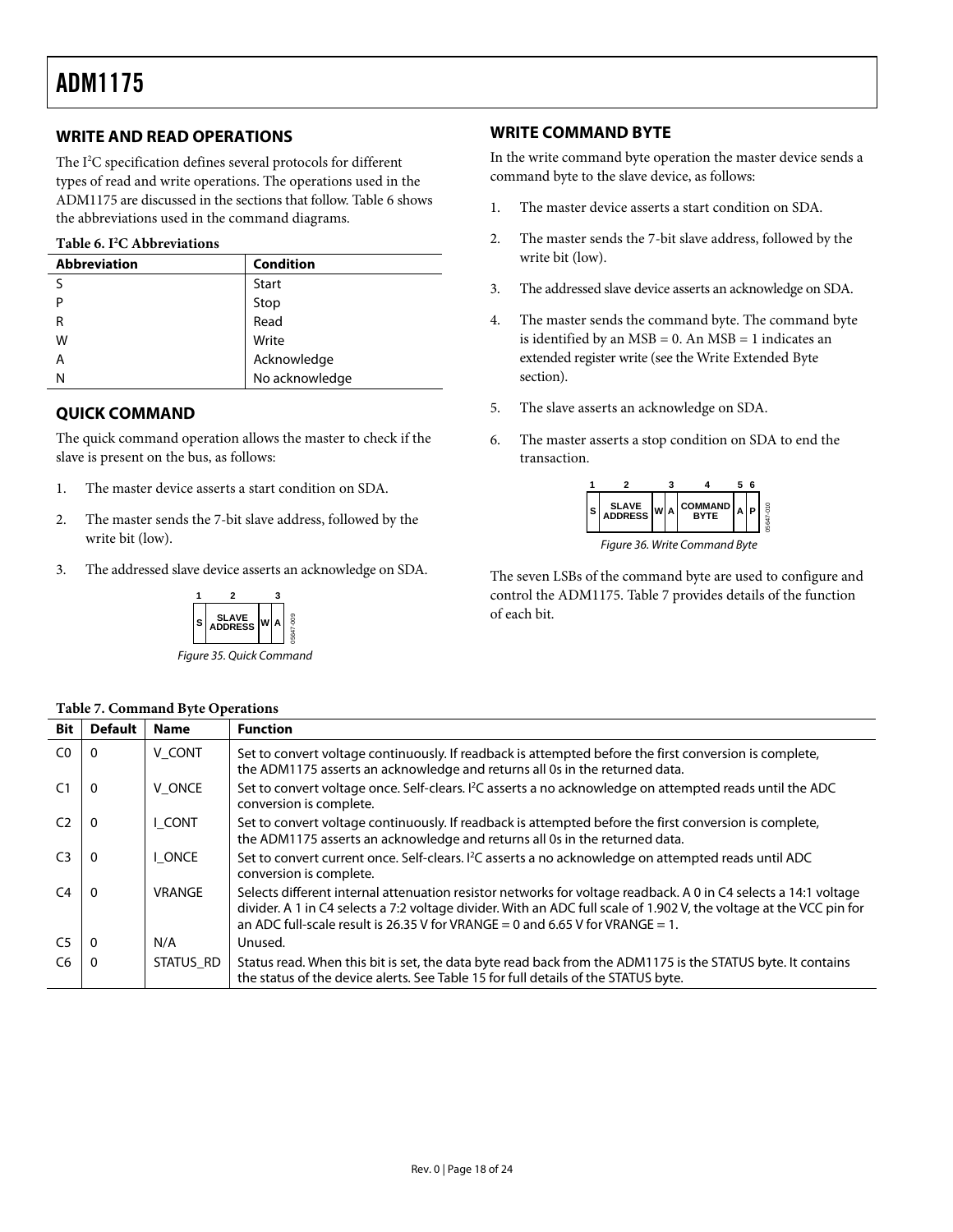### <span id="page-18-1"></span><span id="page-18-0"></span>**WRITE EXTENDED BYTE**

In the write extended byte operation, the master device writes to one of the three extended registers of the slave device, as follows:

- 1. The master device asserts a start condition on SDA.
- 2. The master sends the 7-bit slave address, followed by the write bit (low).
- 3. The addressed slave device asserts an acknowledge on SDA.
- 4. The master sends the register address byte. The MSB of this byte is set to 1 to indicate an extended register write. The two LSBs indicate which of the three extended registers are to be written to (see [Table 8](#page-18-2)). All other bits should be set to 0.
- <span id="page-18-2"></span>5. The slave asserts an acknowledge on SDA.

**Table 9. ALERT\_EN Register Operations** 

6. The master sends the command byte. The command byte is identified by an  $MSB = 0$ . An  $MSB = 1$  indicates an extended register write.

- 7. The slave asserts an acknowledge on SDA.
- 8. The master asserts a stop condition on SDA to end the transaction.

![](_page_18_Figure_11.jpeg)

[Table 9](#page-18-3), [Table 10](#page-18-4), and [Table 11](#page-18-5) give details of each extended register.

#### **Table 8. Extended Register Addresses**

| Α6 | Α5 | A4 | A3 | A2 | A <sub>1</sub> | A0 | <b>Extended Register</b> |
|----|----|----|----|----|----------------|----|--------------------------|
| 0  |    |    |    |    | O              |    | ALERT<br>EN              |
| 0  |    | 0  |    | 0  |                |    | ALERT TH                 |
|    |    | 0  |    | 0  |                |    | CONTROL                  |

<span id="page-18-3"></span>

| <b>Bit</b> | <b>Default</b> | <b>Name</b>  | <b>Function</b>                                                                                                                                                                                                                                                                                 |
|------------|----------------|--------------|-------------------------------------------------------------------------------------------------------------------------------------------------------------------------------------------------------------------------------------------------------------------------------------------------|
| $\Omega$   | 0              | EN ADC OC1   | Enabled if a single ADC conversion on the I channel has exceeded the threshold set in the ALERT_TH<br>register.                                                                                                                                                                                 |
|            | $\Omega$       | EN ADC OC4   | Enabled if four consecutive ADC conversions on the I channel have exceeded the threshold set in the<br>ALERT_TH register.                                                                                                                                                                       |
|            |                | EN HS ALERT  | Enabled if the hot swap has either latched off or entered a cool-down cycle because of an overcurrent<br>event.                                                                                                                                                                                 |
|            | 0              | EN_OFF_ALERT | Enables an alert if the HS operation is turned off by a transition that deasserts the ON/ONB pin or by an<br>operation that writes the SWOFF bit high.                                                                                                                                          |
|            | 0              | CI FAR       | Clears the ON_ALERT, HS_ALERT and ADC_ALERT status bits in the STATUS register. These can<br>immediately reset if the source of the alert has not been cleared or disabled with the other bits in this<br>register. This bit self-clears to 0 after the STATUS register bits have been cleared. |

#### **Table 10. ALERT\_TH Register Operations**

<span id="page-18-4"></span>

|          | Bit   Default   Function                                                                                              |
|----------|-----------------------------------------------------------------------------------------------------------------------|
| $7:0$ FF | The ALERT TH register sets the current level at which an alert occurs. Defaults to ADC full scale. The ALERT TH 8-bit |
|          | number corresponds to the top eight bits of the current channel data.                                                 |

#### **Table 11. CONTROL Register Operations**

<span id="page-18-5"></span>

| <b>Bit</b> | Name         | iunction                                                                          |
|------------|--------------|-----------------------------------------------------------------------------------|
|            |              | .                                                                                 |
|            | <b>SWOFF</b> | ON/ONB pin.<br>. Equivalent to deasserting the (<br>orces<br>' swap off.<br>. not |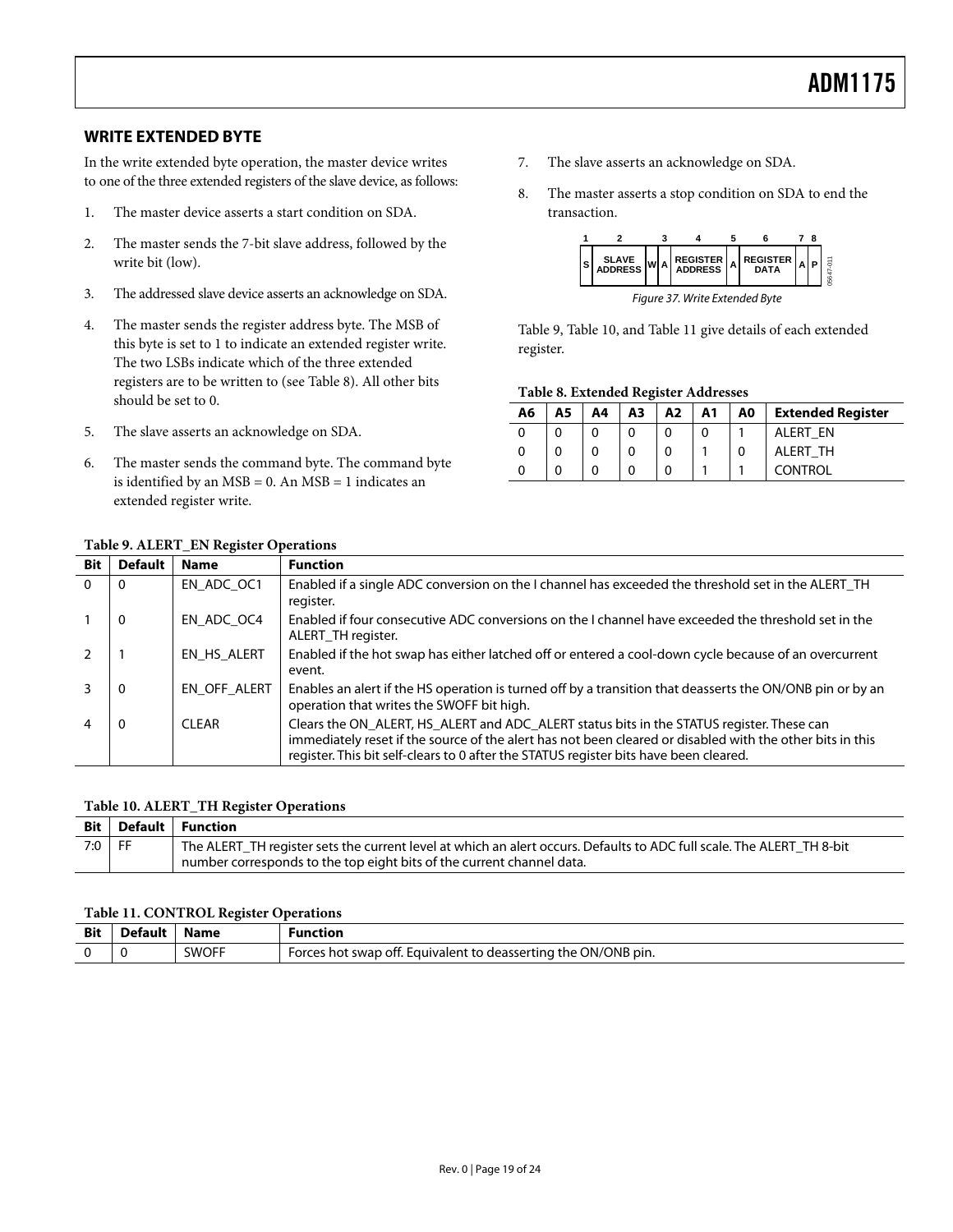### <span id="page-19-0"></span>**READ VOLTAGE AND/OR CURRENT DATA BYTES**

The ADM1175 can be set up to provide information in three different ways (see the [Write Command Byte](#page-17-3) section). Depending on how the device is configured, the following data can be read out of the device after a conversion (or conversions).

#### **Voltage and Current Readback**

The ADM1175 digitizes both voltage and current. Three bytes are read out of the device in the format shown in [Table 12](#page-19-1).

<span id="page-19-1"></span>

| Table 12. Voltage and Current Readback I bringt |                        |     |     |           |    |    |           |    |    |  |
|-------------------------------------------------|------------------------|-----|-----|-----------|----|----|-----------|----|----|--|
| <b>Byte</b>                                     | <b>Contents</b>        | Β7  | В6  | <b>B5</b> | B4 | B3 | <b>B2</b> | B1 | B0 |  |
|                                                 | Voltage<br><b>MSBs</b> | V11 | V10 | V9        | V8 | V7 | V6        | V5 | V4 |  |
| 2                                               | Current<br><b>MSBs</b> |     | 110 | 19        | 18 |    | 16        | 15 | 14 |  |
|                                                 | LSBs                   | V3  | V2  | V1        | V0 | 13 | 12        |    | 10 |  |

### **Voltage Readback**

The ADM1175 digitizes voltage only. Two bytes are read out of the device in the format shown in [Table 13](#page-19-2).

|  |  |  | Table 13. Voltage Only Readback Format |  |
|--|--|--|----------------------------------------|--|
|--|--|--|----------------------------------------|--|

<span id="page-19-2"></span>

| <b>Byte Contents</b> | <b>B7</b>      | <b>B6</b>      | <b>B5</b>       | <b>B4 B3</b>    |                | <b>B2</b>      | IB <sub>1</sub> | B <sub>0</sub> |
|----------------------|----------------|----------------|-----------------|-----------------|----------------|----------------|-----------------|----------------|
| Voltage MSBs         | V11            | V10            | IV <sub>9</sub> | IV <sub>8</sub> | N <sub>7</sub> | V <sub>6</sub> |                 | V <sub>4</sub> |
| Voltage LSBs         | V <sub>3</sub> | V <sub>2</sub> |                 | V0              |                |                |                 |                |

#### **Current Readback**

The ADM1175 digitizes current only. Two bytes are read out of the device in the format shown in [Table 14](#page-19-3).

<span id="page-19-3"></span>

| Table 14. Current Only Readback Format |                                                                                          |                |                                           |  |  |  |            |  |           |  |
|----------------------------------------|------------------------------------------------------------------------------------------|----------------|-------------------------------------------|--|--|--|------------|--|-----------|--|
|                                        | <b>Byte Contents</b>                                                                     | B <sub>7</sub> | $ B6 $ $ B5 $ $ B4 $ $ B3 $ $ B2 $ $ B1 $ |  |  |  |            |  | <b>BO</b> |  |
|                                        | $Current MSBs$ $\parallel$ 11 $\parallel$ 10 $\parallel$ 9 $\parallel$ 18 $\parallel$ 17 |                |                                           |  |  |  | <u>116</u> |  | 4         |  |

| $TT1.$ $C.11.$ $C.$ $C.$                                                   |  |  |   |   |  |
|----------------------------------------------------------------------------|--|--|---|---|--|
| 2 Current LSBs $\begin{vmatrix} 13 & 12 & 11 \end{vmatrix}$ 10 0 0 0 0 0 0 |  |  |   |   |  |
| $\frac{1}{2}$ of $\frac{1}{2}$ is $\frac{1}{2}$ of $\frac{1}{2}$           |  |  | . | . |  |

The following series of events occurs when the master receives three bytes (voltage and current data) from the slave device:

- 1. The master device asserts a start condition on SDA.
- 2. The master sends the 7-bit slave address, followed by the read bit (high).
- 3. The addressed slave device asserts an acknowledge on SDA.
- 4. The master receives the first data byte.
- 5. The master asserts acknowledge on SDA.
- 6. The master receives the second data byte.
- 7. The master asserts an acknowledge on SDA.
- 8. The master receives the third data byte.
- 9. The master asserts a no acknowledge on SDA.
- 10. The master asserts a stop condition on SDA, and the transaction ends.

For cases where the master is reading voltage only or current only, only two data bytes are read. Step 7 and Step 8 are not required.

![](_page_19_Figure_27.jpeg)

Figure 39. Two-Byte Read from ADM1175

### **Converting ADC Codes to Voltage and Current Readings**

The following equations can be used to convert ADC codes representing voltage and current from the ADM1175 12-bit ADC into actual voltage and current values.

*Voltage* = (*VFULLSCALE*/4096) × *Code*

where:

*V<sub>FULLSCALE</sub>* = 6.65 (7:2 range) or 26.35 (14:1 range). *Code* is the ADC voltage code read from the device (Bit V0 to V11).

*Current* = ((*IFULLSCALE*/4096) × *Code*)/*Sense Resistor*

where:

 $I_{FULSCALE} = 105.84$  mV. *Code* is the ADC current code read from the device (Bit I0 to Bit I11).

#### **Read Status Register**

A single register of status data can also be read from the ADM1175.

- 1. The master device asserts a start condition on SDA.
- 2. The master sends the 7-bit slave address followed by the read bit (high).
- 3. The addressed slave device asserts an acknowledge on SDA.
- 4. The master receives the status byte.
- 5. The master asserts an acknowledge on SDA.

![](_page_19_Figure_44.jpeg)

Figure 40. Status Read from ADM1175

[Table 15](#page-20-0) shows the ADM1175 status registers in detail. Note that Bit 1, Bit 3, and Bit 5 are cleared by writing to Bit 4 of the ALERT\_EN register (CLEAR).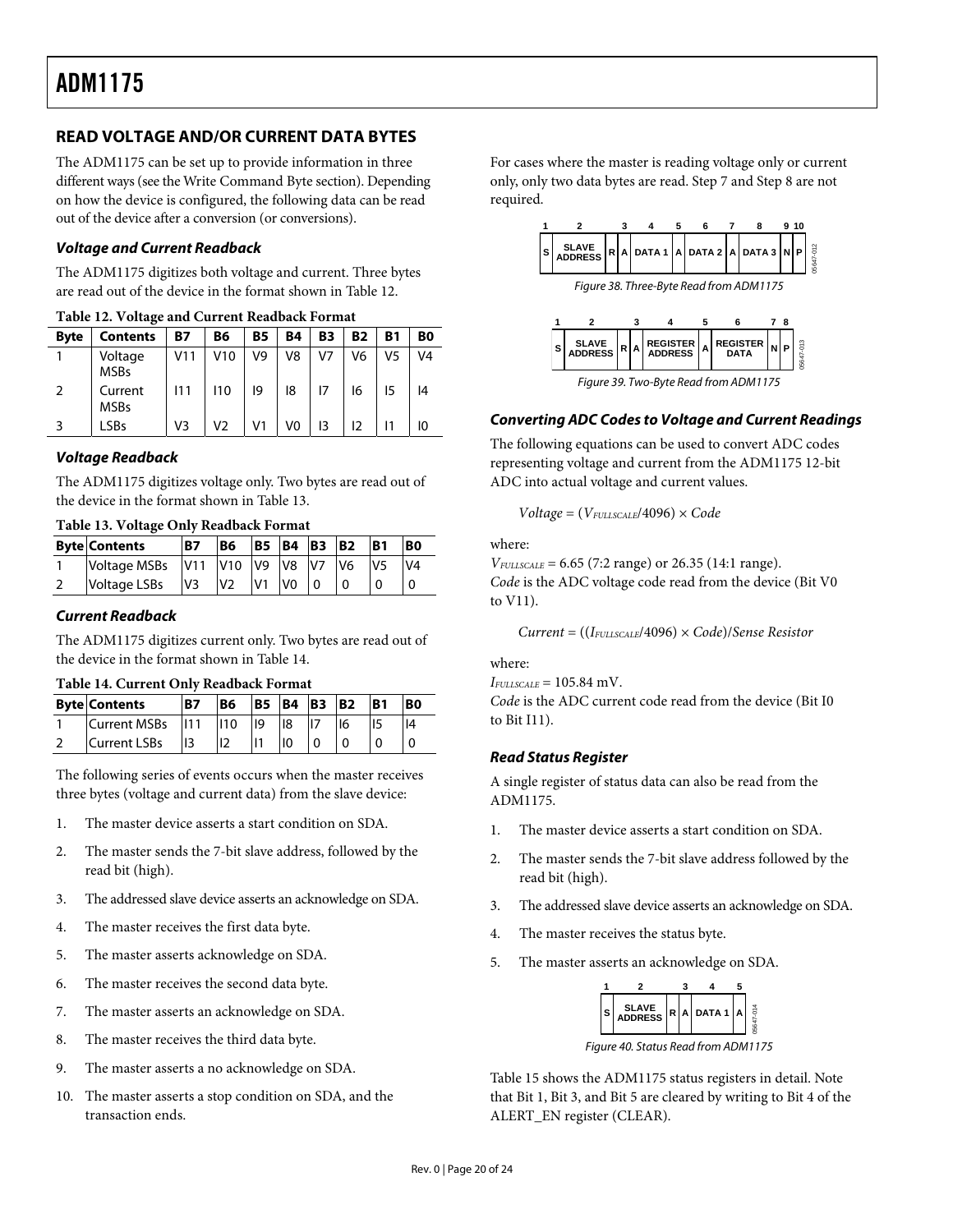### **Table 15. Status Byte Operations**

<span id="page-20-0"></span>

| <b>Bit</b>   | <b>Name</b> | <b>Function</b>                                                                                                                                                                                                                                                                                                                                                                                     |
|--------------|-------------|-----------------------------------------------------------------------------------------------------------------------------------------------------------------------------------------------------------------------------------------------------------------------------------------------------------------------------------------------------------------------------------------------------|
| $\mathbf{0}$ | ADC OC      | An ADC-based overcurrent comparison has been detected on the last three conversions                                                                                                                                                                                                                                                                                                                 |
|              | ADC_ALERT   | An ADC-based overcurrent trip has happened, which has caused the alert. Cleared by writing to Bit 4 of the ALERT_EN<br>register.                                                                                                                                                                                                                                                                    |
|              | HS OC       | The hot swap is off due to an analog overcurrent event. On parts that latch off, this is the same as the HS_ALERT status<br>bit (if EN_HS_ALERT = 1). On the retry parts, this indicates the current state: a 0 can indicate that the data was read<br>during a period when the device was retrying, or that it has successfully hot swapped by retrying after at least one<br>overcurrent timeout. |
| 3            | HS ALERT    | The hot swap has failed since the last time this was reset. Cleared by writing to Bit 4 of the ALERT_EN register.                                                                                                                                                                                                                                                                                   |
| 4            | OFF STATUS  | The state of the ON/ONB pin. Set to 1 if the input pin is deasserted. Can also be set to 1 by writing to the SWOFF bit of<br>the CONTROL register.                                                                                                                                                                                                                                                  |
|              | OFF ALERT   | An alert has been caused by either the ON/ONB pin or the SWOFF bit. Cleared by writing to Bit 4 of the ALERT_EN<br>register.                                                                                                                                                                                                                                                                        |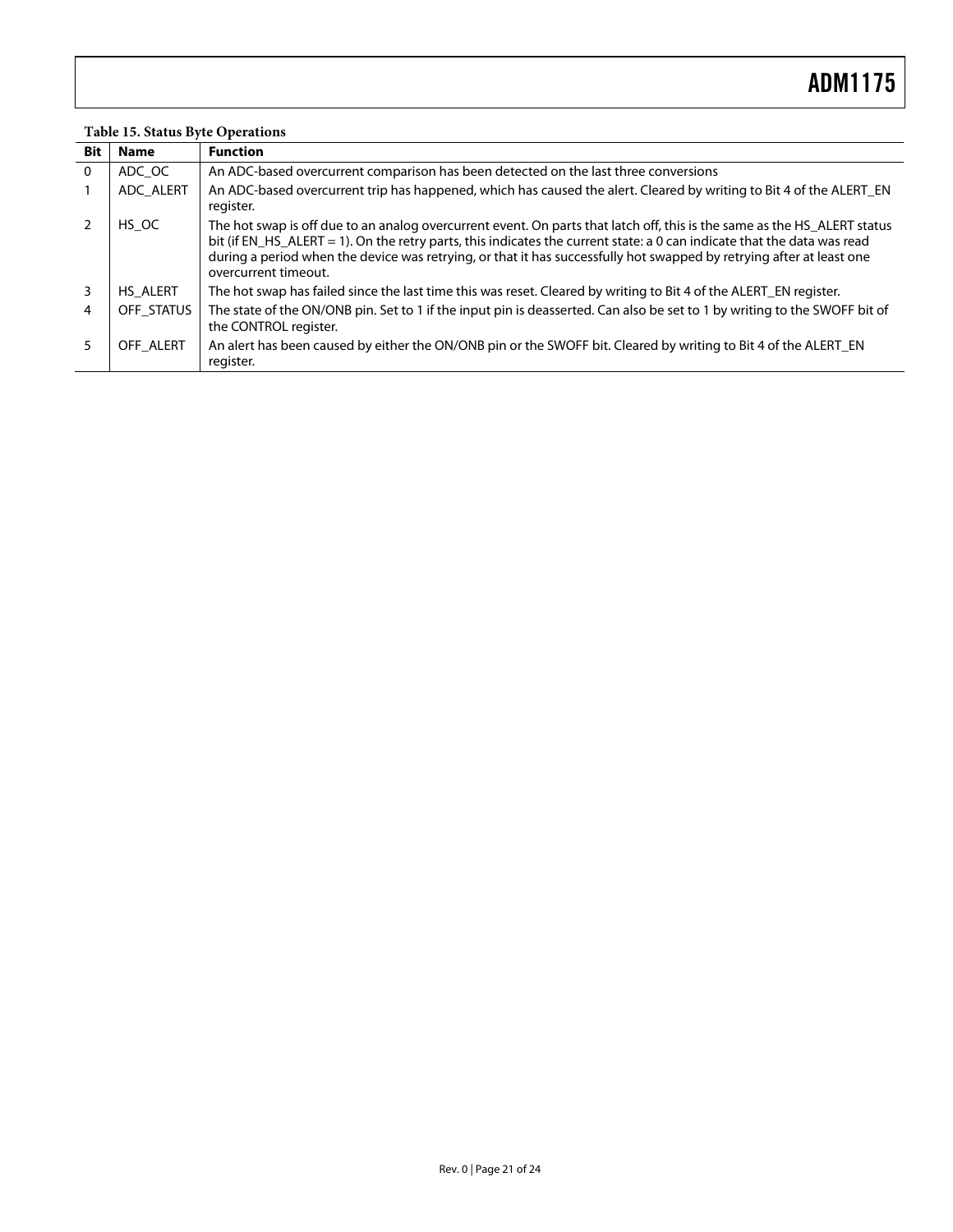### <span id="page-21-0"></span>APPLICATIONS WAVEFORMS

![](_page_21_Figure_2.jpeg)

Figure 41. Inrush Current Control into 220 μF Load  $(CH1 = I<sub>LOAD</sub>, CH2 = V<sub>TIMER</sub>, CH3 = V<sub>GATE</sub>, CH4 = V<sub>OUT</sub>)$  05647-070

![](_page_21_Figure_4.jpeg)

Figure 42. Overcurrent Condition at Startup (ADM1175-1 Model)  $(CH1 = I<sub>LOAD</sub>, CH2 = V<sub>TIMER</sub>, CH3 = V<sub>GATE</sub>, CH4 = V<sub>OUT</sub>)$ 

![](_page_21_Figure_6.jpeg)

![](_page_21_Figure_7.jpeg)

![](_page_21_Figure_8.jpeg)

Figure 44. Overcurrent Condition During Operation (ADM1175-1 Model)  $(CH1 = I_{LOAD}$ ,  $CH2 = V_{TIMER}$ ,  $CH3 = V_{GATE}$ ,  $CH4 = V_{OUT}$ )

![](_page_21_Figure_10.jpeg)

Figure 45. Overcurrent Condition During Operation (ADM1175-2 Model)  $(CH1 = I_{LOAD}$ ,  $CH2 = V_{TIMER}$ ,  $CH3 = V_{GATE}$ ,  $CH4 = V_{OUT}$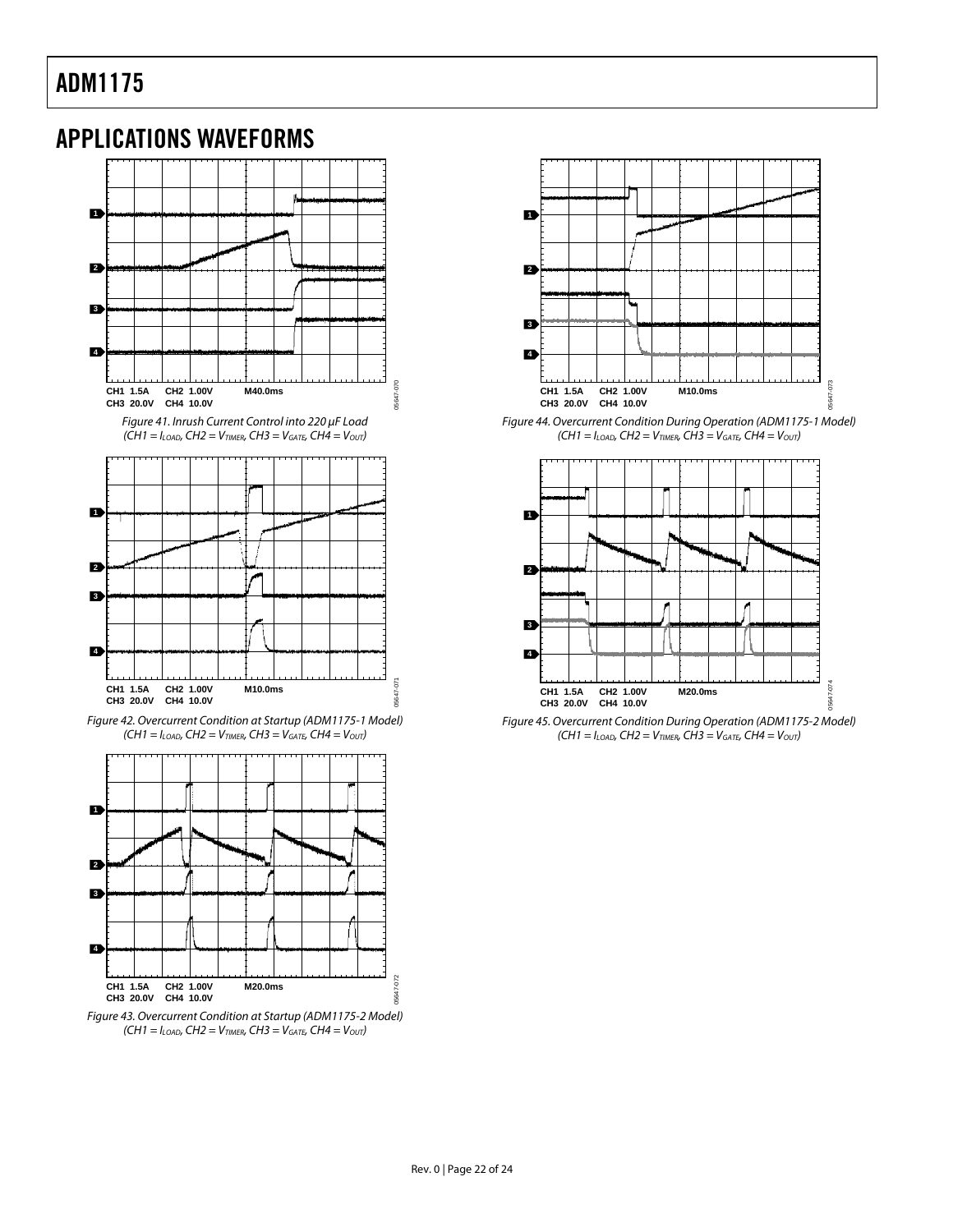### <span id="page-22-0"></span>**KELVIN SENSE RESISTOR CONNECTION**

<span id="page-22-1"></span>When using a low value sense resistor for high current measurement, the problem of parasitic series resistance may arise. The lead resistance can be a substantial fraction of the rated resistance, making the total resistance a function of lead length. This problem can be avoided by using a Kelvin sense connection. This type of connection separates the current path through the resistor and the voltage drop across the resistor. [Figure 46](#page-22-1) shows the correct way to connect the sense resistor between the VCC pin and the SENSE pin of the ADM1175.

![](_page_22_Figure_3.jpeg)

Figure 46. Kelvin Sense Connections